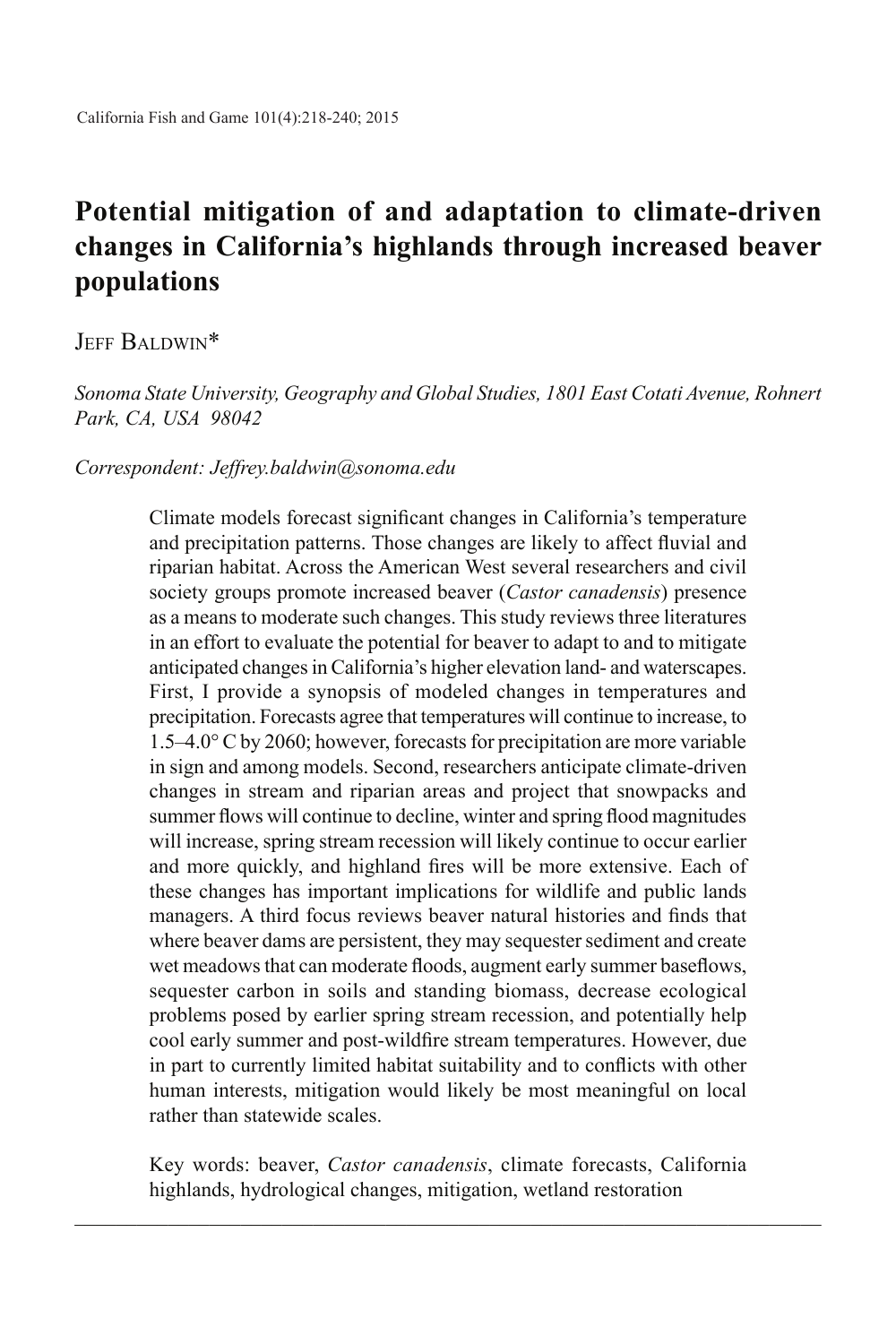In California, meteorological and hydrological records indicate that the state is already experiencing changes attributable to anthropogenic climate change (Barnett et al. 2008, Pierce et al. 2008, Bonfils et al. 2008, Das et al. 2009, Hidalgo et al. 2009). As a result, the State's snowpacks are melting earlier (Kapnick and Hall 2009), and winter precipitation is falling increasingly as rain rather than snow (Hayhoe et al. 2004, Cayan et al. 2008). Several groups in the American West (King County in Washington, The Beaver Advocacy Committee in Oregon, and in California The Beaver Work Group and Martinez Beavers) are exploring increased beaver (*Castor canadensis*) presence as a way to restore fluvial and riparian habitat and increase resilience against the effects of climate change (Apple et al. 1985, Trimble and Albert 2000, Pollock et al. 2012, DeVries et al. 2012).

This article focuses on California's highlands (the Sierra Nevada and northern coastal ranges, and the Lassen, Shasta, and Trinity regions) as that is the site of most of the State's precipitation and nearly all snowfall that currently provides about one-third of all consumed water (Gasith and Resh 1999). Furthermore, because much of the land in the areas is publicly held, population expansion and damage caused by beaver works can be effectively managed. The paper reviews extant literature towards three ends. First I introduce climate models, the scenarios for future greenhouse gas (GHG) emissions they employ, and then present forecast changes in temperatures and precipitation. Next, I extend those forecasts to examine anticipated effects on fluvial and riparian form, function, and habitat that could potentially be affected by increased beaver populations. Finally, I review what is known of beaver natural history in an effort to characterize the potential adaptations and mitigations an increased beaver population could provide. California's highlands offer somewhat unique climate and geology. Findings from studies conducted east of the Pacific Rim are treated accordingly.

## **Climate Models and Forecast**

*Model ensembles and scenarios*.—Following best practices established by the Intergovernmental Panel on Climate Change (IPCC) the studies reviewed here create ensemble forecasts using between 3 and 16 global circulation models (GCMs). Those models can be adjusted to provide varying spatial resolution. At their coarsest, each cell includes three degrees of longitude and three degrees of latitude, and so treats areas 160 by 330 kilometers as homogenous. Required computing power increases rapidly as resolution is increased. As a compromise researchers may use statistical resolution that compares projections made by numerous models and creates a probability distribution for more localized areas of interest. Alternatively, dynamical resolution treats the parcels surrounding the area of interest as boundary conditions and then increases resolution only for the study area. Most of the studies reviewed here have been downscaled (i.e., increased resolution) using one or both of these methods.

In order to minimize global climate response uncertainty (Costa-Cabral et al. 2013), modelers use representative  $\text{CO}_2$  concentration pathways (RCPs)—these are referred to as scenarios. The models referenced in the following discussion employ two business-as-usual, high GHG scenarios; either the A2 scenario published in 2002 that projects atmospheric carbon equivalent to reach 800–830 ppm in the year 2100, or the more recent AR5 8.5 scenario that places  $CO_2$  equivalent at 1250–1380 ppm in 2100.

*Modelled forecasts for temperature and precipitation.*—Models are more consistent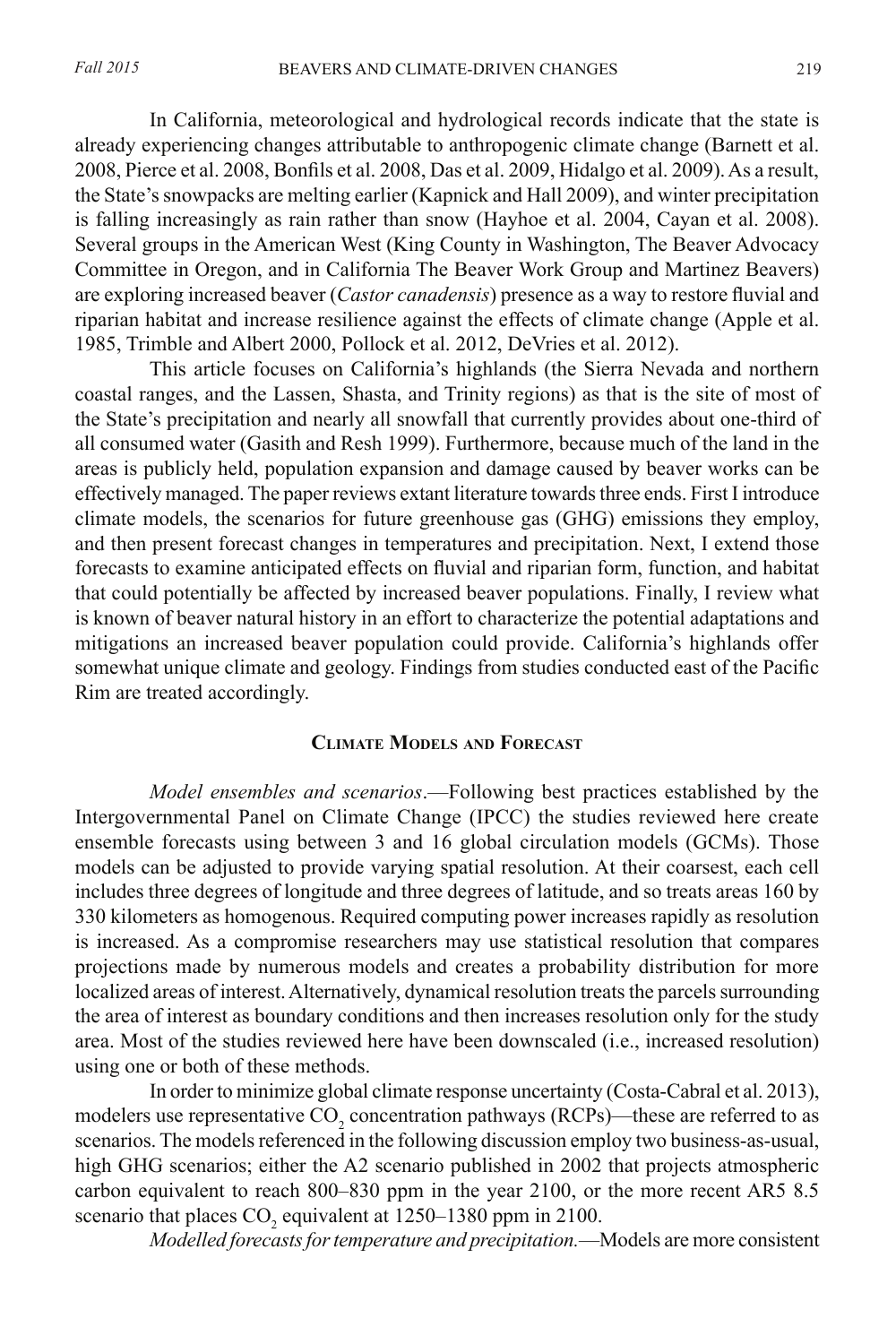in temperature forecast than those for changes in precipitation. Together, increased warming in winter and spring is already causing diminished summer streamflow across the West (Stewart et al. 2004, 2005), a phenomenon modeled to continue (Hamlet et al. 2005, Barnett et al. 2008). Diffenbaugh et al. (2015) reported that even though rainfall anomalies have not increased in California over the past two decades, warming temperatures have decreased water availability significantly, and forecast increased drought conditions as a result.

Models agree that highland temperatures will rise through the end of the century (Table 1; Pierce et al. 2013). This is the most vigorous study published at the time of writing this review. Pierce et al. (2013) employed the SRES A2 GHG scenario and employed both statistical and dynamical downscaling to forecast changes for the 2060s relative to a 1985–1994 base period.

Precipitation changes forecast by Pierce et al. (2013) and Walsh et al. (2014) are presented in Table 2. The latter used the updated and higher greenhouse gas AR5 8.5 scenario.

2060–2069 when compared to the relative historic base period of 1985–1994. The model used the high  $CO_2$  scenario **Table 1**.—Forecast increases in mean seasonal temperature (°C) of highland regions of California for the period (SRES – A2; from Pierce et al. 2013).

|                                         | Highland Region of California                    |                                                    |                                                                             |                                                                                          |  |  |
|-----------------------------------------|--------------------------------------------------|----------------------------------------------------|-----------------------------------------------------------------------------|------------------------------------------------------------------------------------------|--|--|
| Season                                  | Sierra Nevada                                    | Shasta Region                                      | North Coast                                                                 | Central and South Coast                                                                  |  |  |
| Winter                                  | $1.5 - 2.1$                                      | 1.7                                                | $1.5 - 2.2$                                                                 | 1.8                                                                                      |  |  |
| <b>Spring</b>                           | $2.0 - 3.0$                                      | 1.9                                                | $1.4 - 2.0$                                                                 | 2.1                                                                                      |  |  |
| Summer                                  | $3.0 - 4.0$                                      | 2.9                                                | 2.0                                                                         | 2.3                                                                                      |  |  |
|                                         |                                                  | Season                                             |                                                                             |                                                                                          |  |  |
| <b>Highland Region</b>                  | Winter                                           | Spring                                             | Summer                                                                      |                                                                                          |  |  |
| Northern                                | $0 \Leftrightarrow 10$                           | $-10 \Leftrightarrow -20$                          | $-30 \Leftrightarrow -10$                                                   |                                                                                          |  |  |
| California <sup>a</sup>                 |                                                  | $N \Leftrightarrow S$                              | $N \Leftrightarrow S$                                                       |                                                                                          |  |  |
| Southern<br>California <sup>a</sup>     | $0 \Leftrightarrow -10$<br>$N \Leftrightarrow S$ | $-30 \Leftrightarrow -40$<br>$N \Leftrightarrow S$ | $0 \Leftrightarrow +10$                                                     | <b>TABLE 2.</b> —Percent changes<br>in seasonal precipitation                            |  |  |
| Shasta Region <sup>b</sup>              | $+9$                                             | $-11$                                              | $-29$                                                                       | forecast to occur in the<br>highland regions of<br>California under high CO <sub>2</sub> |  |  |
| North Coast <sup>b</sup>                | $+7 \Leftrightarrow -2$<br>$N \Leftrightarrow S$ | $-10 \Leftrightarrow -18$<br>$N \Leftrightarrow S$ | $-32 \Leftrightarrow -13$<br>$N \Leftrightarrow S$                          | scenarios (data interpreted<br>from Piece et al 2013,<br>Walsh et al. $2014$ ; N= north, |  |  |
| Sierra Nevada <sup>b</sup>              | $-5$                                             | $-11 \Leftrightarrow -19$                          | $-23 \Leftrightarrow +59$                                                   | $S=$ south).                                                                             |  |  |
| Central and<br>South Coast <sup>b</sup> | $+1 \Leftrightarrow -5$<br>$N \Leftrightarrow S$ | $N \Leftrightarrow S$<br>$-19$                     | $N \Leftrightarrow S$<br>$-13 \Leftrightarrow +50$<br>$N \Leftrightarrow S$ |                                                                                          |  |  |

<sup>a</sup>Forecast under the AR5 8.5 high  $CO<sub>2</sub>$  scenario for 2070–2100 compared to the relative historic base period of 1970–2000 without downscaling (from Walsh et al. 2014).

<sup>b</sup>Forecast percent increase in mean seasonal temperature by highland region for the 2060s compared to the relative historic base period of 1985–1994. The model uses the high  $CO<sub>2</sub>$ scenario (SRES – A2) and statistical and dynamical downscaling (from Pierce et al. 2013;  $N=$ north, S=south)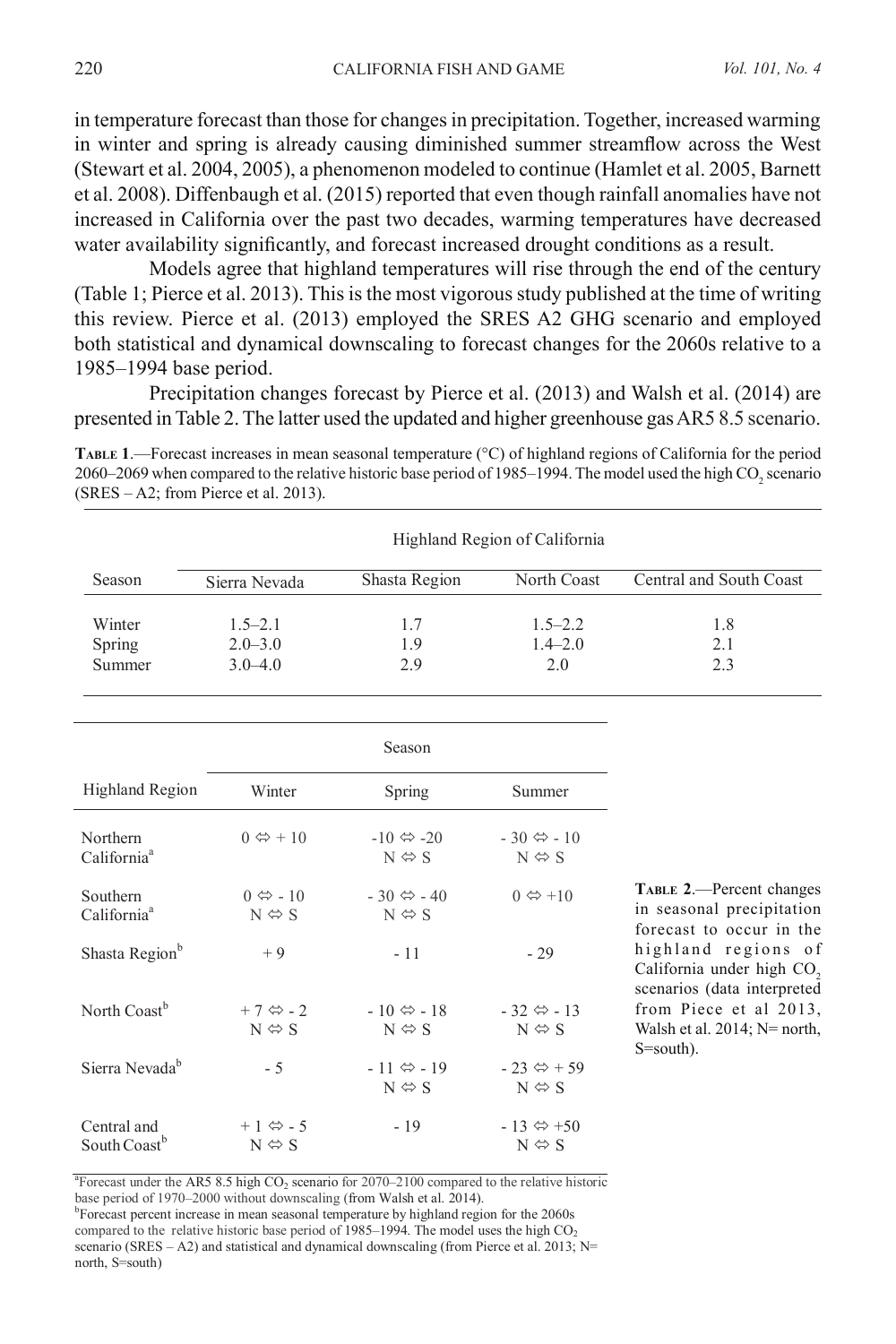That group forecast changes for the period 2070–2100 relative to the historic base period 1970–2000. Though not downscaled, these results are similar in sign to findings by Pierce et al. (2013); however, the Walsh et al. study generally forecast a greater increase in winter precipitation and a less-marked decrease in spring and summer precipitation.

### **Climate-driven Changes in Fluvial and Riparian Areas**

These forecast changes in climatic boundary conditions will likely cause changes in several landscape aspects that beaver could potentially moderate. The following discussion reviews the extant literature on climate driven changes to stream flow timing and magnitude, channel morphology, stream temperatures, fire regimes, and meadows above 1,200 meters in elevation.

*Snow to rain.—*California's snowpacks provide about one-third of the water consumed in that state while also supplying stream flows that are critically important to dry-season habitats. Several studies have sought to quantify the magnitude of snow water equivalent (SWE) loss. Modeling by Cayan et al. (2008) suggested that the greatest diminution of snowpack will occur at elevations below 1,300 meters. Using the SRES A2 high emissions scenario (830 ppm), the modelers used data from the 1990s as a base period. The model forecast that SWE on April 1 (historically the beginning of spring melt) will decline by 37–42% by mid-century and 70–80% by 2100, thereby decreasing spring spate and summer streamflow.

A study by Das et al. (2011) suggested that warmer winters and springs will increase evapotranspiration and that sublimation may further diminish snowpacks and spring runoff. Using an ensemble of 16 GCMs, assuming a 3°C temperature increase and holding precipitation constant, they forecast that these in situ losses of snowpack would decrease April–September flows in the northern and southern Sierra Nevada by 1.8 and 3.6%, respectively, and October–March flows by 2.1% and 3.1%. Illustrating the effects of model variability, Costa-Cabral et al. (2012) ran a similar simulation and reported no relation between temperature and sublimation-evapotranspiration due to earlier snowmelt-runoff.

Beyond a diminution of this natural water reservoir, shifts from snow to increased rain suggest two related sets of problems: increased flooding and issues related to earlier snowmelt recession (Kapnick and Hall 2009). Each of these processes in turn has direct and indirect effects on ecological and human systems.

*Flooding.—*Hydrographic records indicate that flood magnitudes in California have increased since the 1920s. In a national study Peterson et al. (2013) found that decadal high flow magnitudes have increased at average decadal rates of 9% in northern California, 8% in the southern Sierra Nevada, and 3% on the central coast and the central Sierra Nevada. Several investigators examined increased flood magnitude under higher GHG accumulation. Cayan and Riddle (1992) reported that in California the largest floods are associated with winter-spring circulation over the central and eastern Pacific, and are specifically caused by atmospheric rivers (see also Ralph et al. 2006, Neiman et al. 2007). Again, atmospheric conditions over the Pacific are influenced by numerous factors and model ensemble results are not in strong agreement on forecast conditions. As discussed above, however, models strongly agree on the sign and trend of temperatures in the region and uniformly forecast warming. As a result, storms will be warmer and will produce less snow and more rain (Knowles et al. 2006, Das et al. 2009), producing greater flood magnitudes, particularly during rain-on-snow events.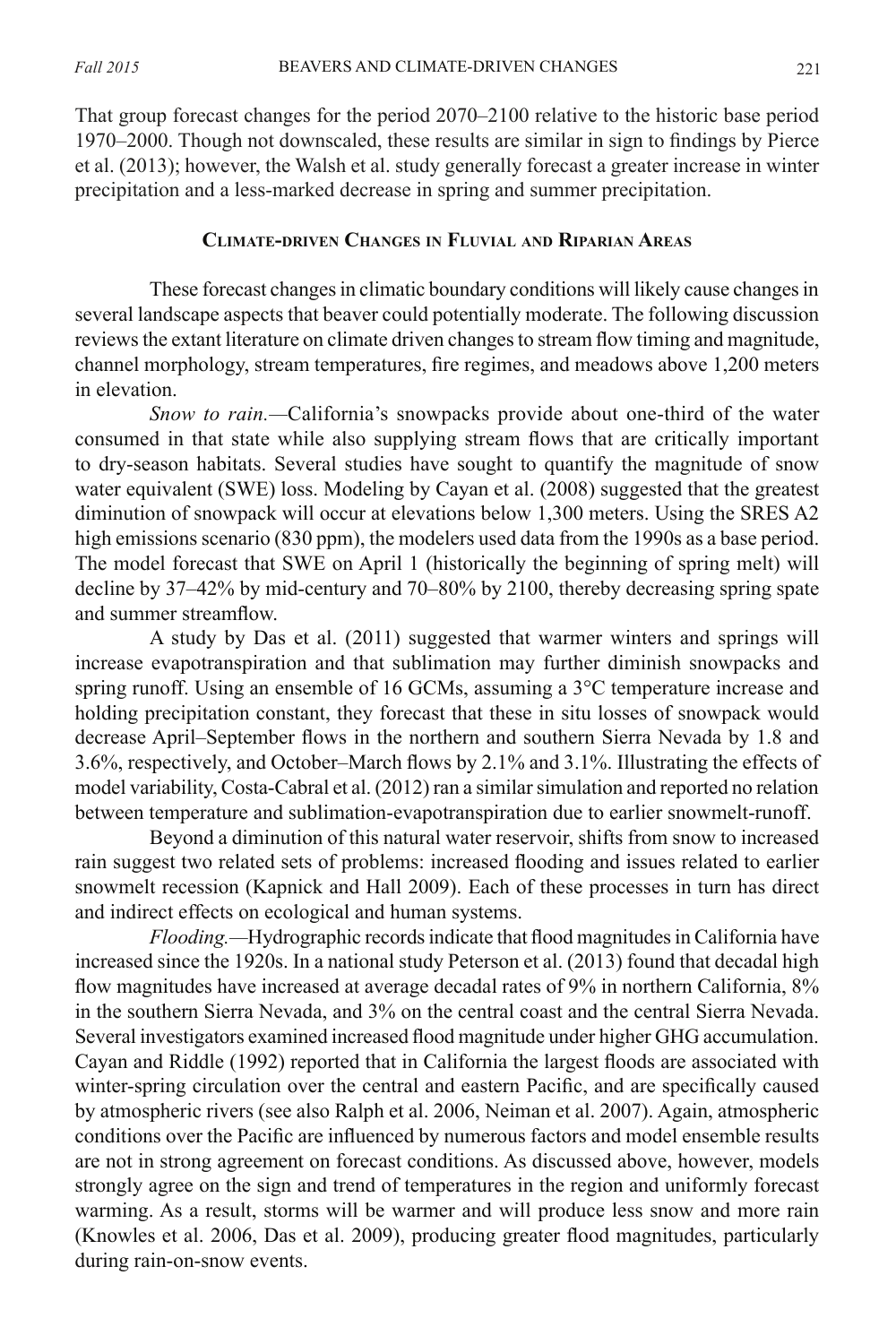Several other teams have modeled future flood characteristics. Das et al. (2011) used three GCMs calibrated through precasting (forecasting past flooding given historic climatic parameters) and then input results through a variable infiltration capacity hydrologic model. All three models forecast significant increases in flood magnitudes. While one model forecast decreased flood frequency, two found increased frequency. In 2012, Wehner reported that adding elevation data to a coordinated eight regional model ensemble significantly improved its precast performance. The newly parameterized ensemble compared conditions for North America in the period 2038–2070 to a 1968–1999 base period, and forecast a 5–10% increase in winter, a 10–20% decrease in spring precipitation, a 0–5% increase in winter, and a 0–15% decrease in spring maximum daily precipitation (i.e., flood magnitude).

In 2013, Dominguez et al. employed an ensemble of 8 GCMs to model changes in winter precipitation for the western United States. Comparing forecasts for the period from 2038–2070 with a base period from 1968–1999, they found a 12.6% increase in the magnitude of 20-year floods and an increase of 14.4% in 50-year floods. More generally, however, the models rendered a high probability forecast for a 7.5% decrease in average winter precipitation for the Sierra Nevada and southern California, and slight increases in precipitation for northern coastal California.

Using an ensemble of 16 GCMs and a high carbon emission SRES A2 scenario Das et al. (2013) found that flood magnitudes in the western Sierra Nevada will increase regardless of trends in mean precipitation (see also Maurer et al. 2007). The investigators found that magnitudes would increase beyond current variability as early as 2035. Compared with simulated historic 50-year flood events, the ensemble forecasts progressive increases of flood magnitude of 30–90% in the northern Sierra Nevada and 50–100% in the southern Sierra Nevada by 2100.

Again employing an ensemble of 16 GCMs and both statistical and dynamical downscaling, Pierce et al. (2013) forecast changes in three day accumulation for 100-year flood events (Table 3). Though the forecasts manifest an expected degree of variability, they produced a consensus of sign regarding flood magnitude, which is forecast to increase. There is little consensus regarding trends in total annual rainfall among California's various highland regions. An increase of winter flood events will increase the geomorphic dynamism of stream channels on a decadal scale.

| Highland Region | Current<br>Accumulation<br>(mm) | Forecast<br>Accumulation<br>(mm) | Increased<br>Accumulation<br>(mm) |
|-----------------|---------------------------------|----------------------------------|-----------------------------------|
| Sierra Nevada   | 280                             | 370                              | 90                                |
| NE California   | 90                              | 180                              | 90                                |
| <b>Shasta</b>   | 180                             | 300                              | 120                               |
| North Coast     | 240                             | 360                              | 120                               |
| Central Coast   | 165                             | 220                              | 55                                |
| South Coast     | 160                             | 190                              | 30                                |

**Table 3**.—Forecast changes in maximum three-day precipitation events in California's highland regions for the period 2060–2069 when compared to the base period of 1985–1994 (data interpreted from Pierce et al. 2013).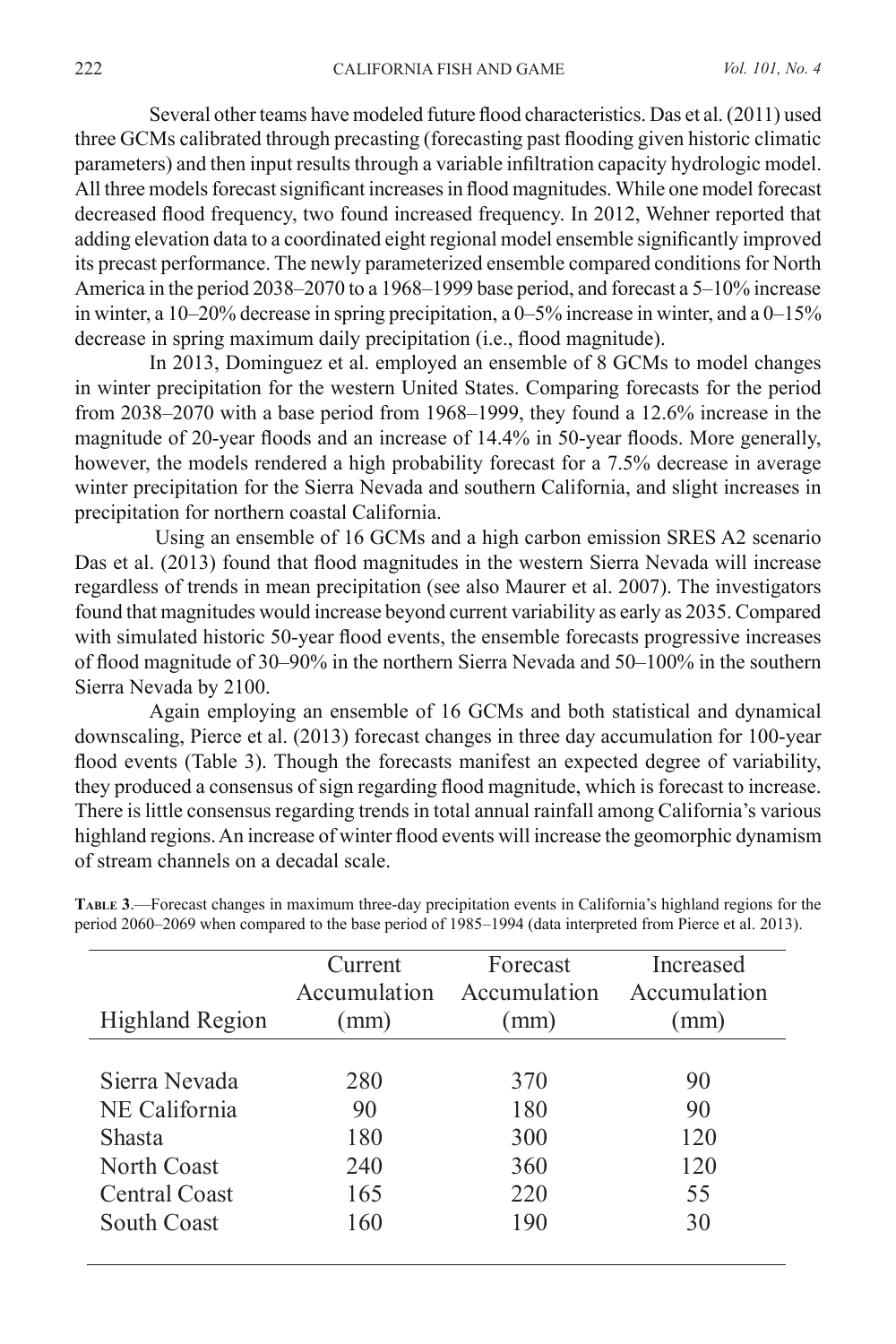*Recession.*—On an annual scale, spring spates were forecast to occur earlier and to decrease in magnitude and duration. Many species are adapted to the specific timing of the spate (Jager et al. 1999, Marchetti and Moyle 2001, Lytle and Poff 2004, Jowett et al. 2005), and exploit a typically slowly retreating moist fluvial margin (Kupferberg 1996, Freeman et al. 2001). More rapid recession will decrease riparian seeding (Shafroth et al. 1998) and nutrient loading (Rood et al. 1995, Langhans and Tockner 2006), decrease primary productivity (Acs and Kiss 1993) and arthropod abundance (Paetzold et al. 2008), decrease salmonid spawning activity (Moir et al. 2006), and weaken other trophic chains (Nakano et al. 1999, Yarnell et al. 2010). Geomorphically, rapid recession is expected to produce steeper bars and so decreased moist transitional area, increased water temperatures, and increased stranding of young amphibians (Kupferberg et al. 2008).

The corollary condition, decreased magnitude of peak spring flow, is expected to decrease the area of aquatic habitat through channel narrowing and loss of wetted side channels (Ligon et al. 1995, Van Steeter and Pitlick 1998) leading to decreases in diversity and abundance of macro-invertebrates and algal production (Peterson 1996, Jowett et al. 2005), which are important food sources for higher trophic levels. Decreased erosion and deposition will decrease lateral channel migration, decreasing channel elevation—and so habitat—variability (Parker et al. 2003, Shields et al. 2000), which may enhance riparian encroachment by woody vegetation (Lind et al. 1996, Shafroth et al. 2002). In addition, earlier melt will result in increased water temperatures, thereby favoring species adapted to warm water and diminishing cold water adapted species such as salmonids (Kupferberg 1996, Jager et al. 1999).

*Stream temperatures*.—Sub-alpine streams are also expected to warm as a result of atmospheric temperature shifts. Null et al. (2013) employed a regional equilibrium temperature modeling approach that incorporated mechanistic heat exchange between atmosphere and water to model changes in the Feather River as it flows west from the northern Sierra Nevada. The investigators found that at elevations below 1,000 and above 3,000 meters, stream temperatures rise about 1.5°C for each 2°C increase in mean average annual atmospheric temperature. Streams between 1,000 and 3,000 meters responded more strongly at about 1.8°C for each 2°C increase in atmospheric temperature; this is due largely to decreases in snowpack. Currently, July temperatures in the Feather River exceed 21°C in only the lower 30 km (20%) of that stream. However, Null et al. (2013) reported that with atmospheric temperature increases of 2, 4, and  $6^{\circ}$ C, that threshold is exceeded in 57%, 91%, and 99.3% of the stream, respectively. The authors also noted that the effect of increased atmospheric temperatures are moderated in that watershed through extensive basalt layers underlying the stream that produce significant hyporheic flows that help cool stream temperatures.

*Fish.—*For salmonids (anadromous and resident trout and salmon) these changes in temperature and flow regime pose particular problems. The upper end of the optimal temperature range for these indicator species is 19°C. The maximum sustained water temperature tolerated by anadromous salmonids is 24°C (Eaton and Scheller 1996). However, at certain stages of their life cycle—eggs and alevin—these fish require lower temperatures (Myrick and Cech 2001), and salmonids exhibit stress at sustained temperatures above 21°C (McCullough 1999, Myrick and Cech 2001). Null et al.'s (2013) forecast has much of the Feather River exceeding 21°C by 2070–2099.

The forecast geomorphic changes are also expected to affect fish habitats. Mantua et al. (2010) examined the effects of expected higher winter and lower summer streamflows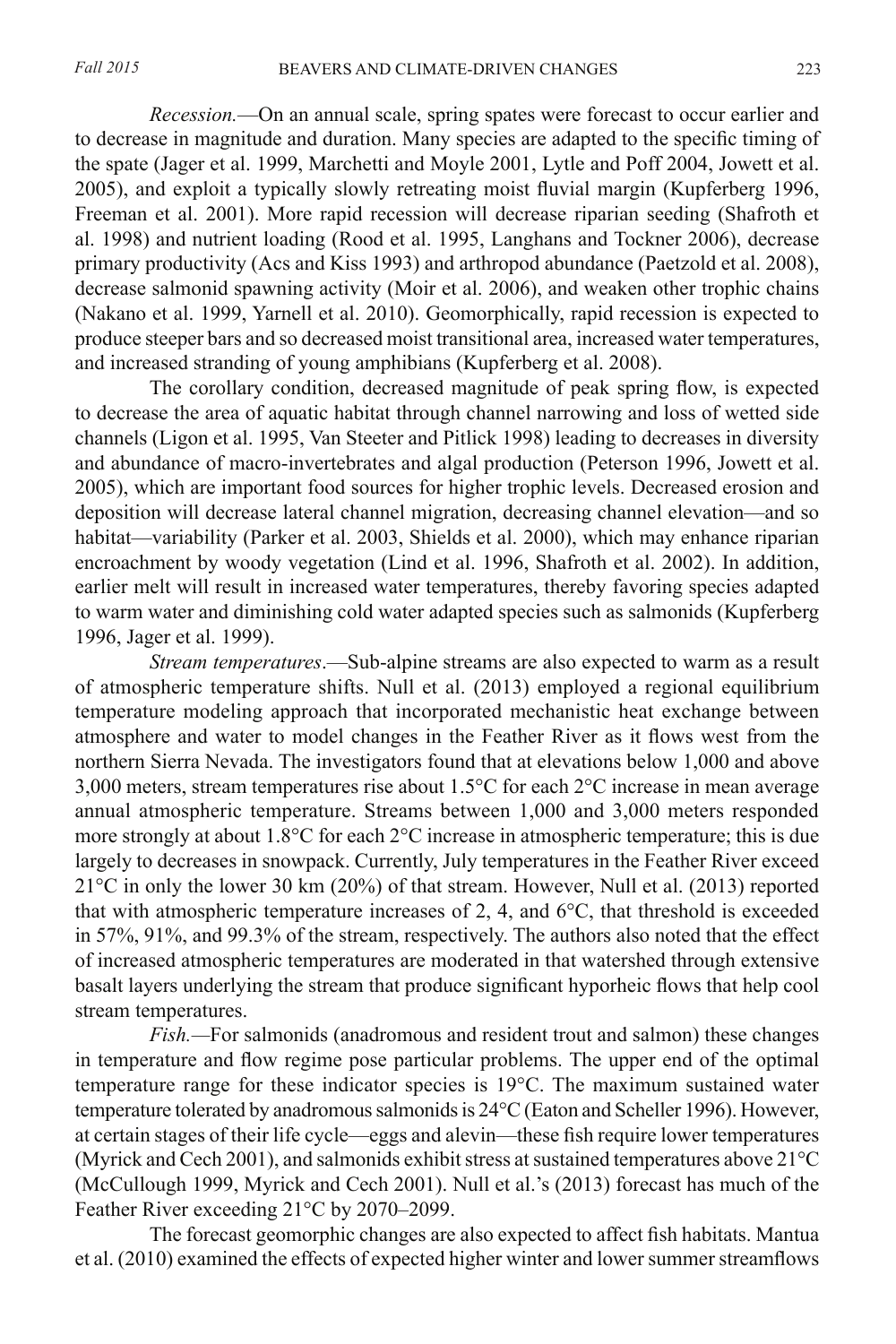on anadromous salmonids in Washington State. They noted that for young Coho the two most important hydrological factors in survival are first year summer temperatures and more importantly, refuges from winter high streamflows in their second winter. Those refuges are commonly found in side channels that several studies suggested will diminish under forecast flow regimes (Ligon et al. 1995, Van Steeter and Pitlick 1998, Shields et al. 2000, Parker et al. 2003, Pollock et al. 2003).

*Dam reservoir management*.—Changes in precipitation, snowmelt recession, and flood regimes in highland areas pose particular problems for the management of winter and spring pool levels in California's dam system, both for flood control and for power generation (Moser et al. 2012). Das et al. (2013) observed that increased probability of larger flood events will require dams to maintain lower pools in the future to accommodate potential floods. However, should a flood not occur, dam systems will begin the dry season with pools potentially much below maximum storage. Warmer summers will increase electrical demand while summer flows into reservoirs are forecast to decrease.

*Fire*.—As the West warms, wildfires may become more frequent or more extensive, or both. Westerling et al. (2011) developed a three-model wildfire ensemble to forecast fire extent for California. Contrasting the optimistic SRES B1 scenario with the higher A2 emission pathway against a 1970s base period they found only moderate differences between the two scenarios and for year 2020 forecast an increase of statewide area burned at 10–20%. For 2050 and 2085 the B1 scenario forecast increases of only about 5% for each interval. However, the A2 scenario yields increases up to 38% in 2050 and 40–70% in 2085. While these increases seem somewhat moderate, a closer look at sub-regions of California yields more meaningful results. All models forecast little or no increase in area burned south of Monterey, Kings, Tulare, and Inyo counties, the Central Valley, and the mountains of the central coast. However, across the forested areas of the Sierra, all of northern California including the coastal mountains north of Marin County, the area burned is forecast to increase by 100–300%.

Increased fire extent suggests increased sediment mobilization and stream temperatures. Ice et al. (2004) reported that stream sedimentation and nutrient mobilization (with the exception of phosphorus which may volatilize) increase with fire severity (temperature and duration) and landscape gradient. They concluded that, "Long-term erosion rates in fire prone landscapes may be higher than often believed, and post-fire sediment pulses can have both positive [increased downstream channel complexity in later years] and negative effects" (Ice et al. 2004:20). The latter are related to the mobilization of fine gained sediment that can degrade spawning areas and alter trophic chains. Regarding stream temperature changes, Brown and Krygier (1970) studied two comparable streams in western Oregon, one well shaded and relatively undisturbed, the other flowed through an area that was first clear-cut then slash burned. In the second stream they observed summer temperatures rising from a mean average 13°C prior to treatment to 28°C (range 26–30°C). During the treatment summer the control stream recorded temperatures of 14–15°C. In a similar study in southwestern Oregon, Amaranthus et al. (1989) reported that small stream temperatures increased from about 14°C to 21°C following shade-removing wildfires.

*High meadows*.—High-elevation meadows present an additional area for consideration. A wetter climate regime beginning between 2,500 and 1,200 years BP raised water tables in high meadows that favored hydric plant communities dominated by sedges, rushes, herbs, dwarfed shrubs, and grasses (Wood 1975). Unique faunal communities subsequently adapted to live in these areas. In the later 1800s and early 1900s these meadows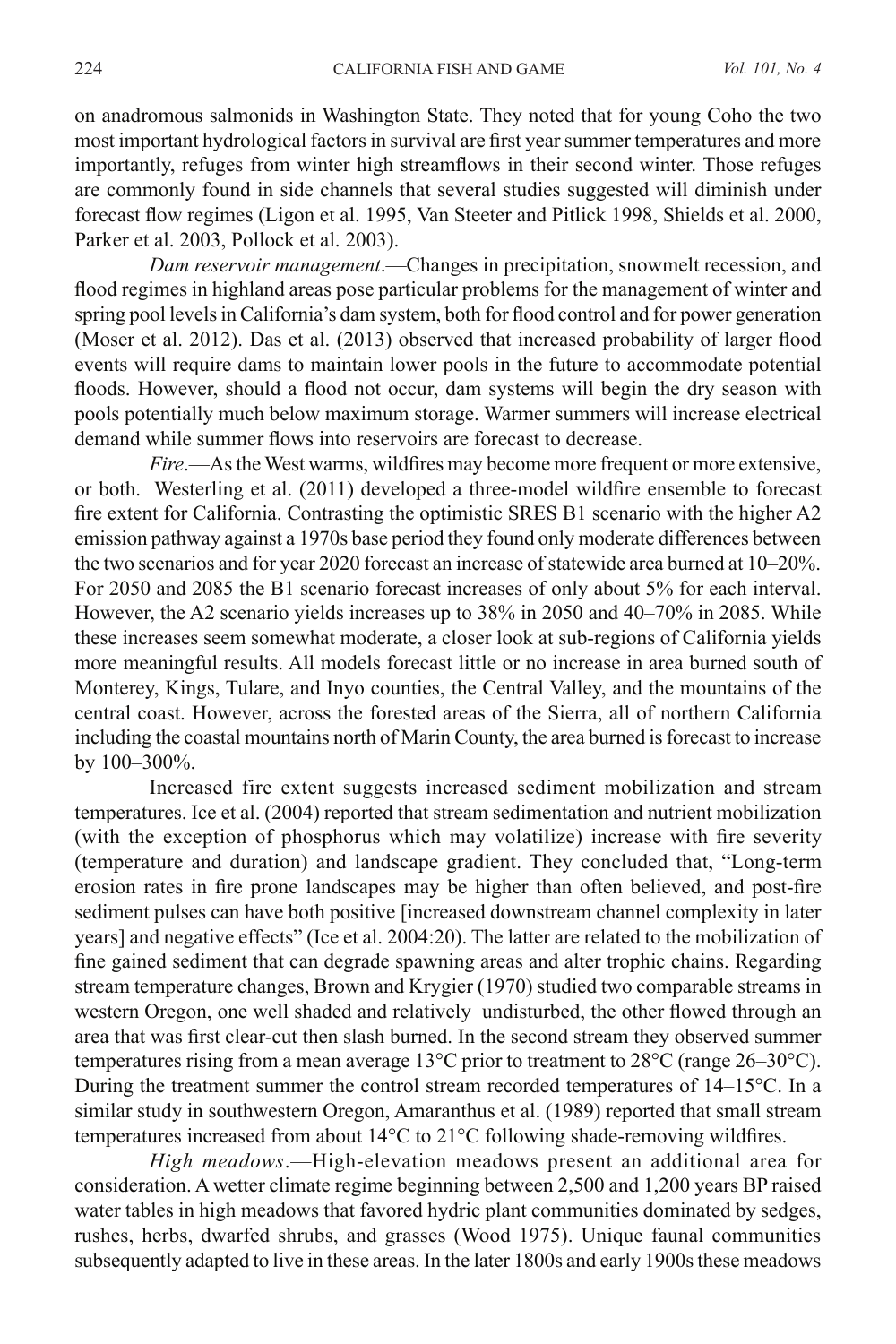were widely exploited by commercial pastoralists. As a result of grazing, road grading, intentional drainage, and grass crop cultivation many meadow streams have become incised and water tables have dropped so that mesic and xeric floral communities now dominate (Loheide et al. 2009). Climate change will further stress meadow hydrologies by changing mean annual flows, shifting spring spates earlier, and produce a lengthier low-flow period (Null et al. 2011). Loheide et al. (2009) suggested that earlier and shorter snowmelt recession and reduced daily fluxes in snowmelt-related streamflows will reduce groundwater recharge. Viers et al. (2013) noted that meadows between 1,500 and 3,000 meters will be most affected, and that because northern meadows generally are at lower elevations they are more vulnerable. Beaver populations in some of these areas were also reduced in the nineteenth century (James and Lanman 2013). Central to the current discussion, meadow restoration projects on the Feather River in northeastern California are providing some of the best opportunities for research into the potential for beaver to mediate some of the aforementioned changes in California's highland waterscapes.

### **Beavers and Climate Change Mitigation and Adaptation in California**

As the following review indicates, scientific studies are limited, first in applicability and so in number, and second in quality. Most scientific study is focused on areas of North America shaped by continental or extensive alpine glaciation, or by monsoonal or otherwise moist summer seasons, and so may not provide analogs for California's highland hydrologies. Furthermore, several widely cited studies from the western United States are somewhat anecdotal and, thus, problematic.

It is important to stress that habitat initially suitable to persistent beaver occupation is limited by certain factors (Baldwin 2013). Beaver dams are more persistent when situated in wider valleys on reaches with gradients less than 6%. Although they are generalists, beavers build more dams in areas where hardwoods grow within 30 meters of stream channels. Though cross-channel dams are most typical on 1st–4th order streams, beaver also dam side channels on larger streams. No statewide suitability study has been published. Yet, as this review suggests, some of those local benefits are potentially significant.

The following discussion addresses several processes through which beavers might moderate the climate driven changes identified in the previous section. Among these are water storage, streamflow seasonality, sediment flows and storage, nutrient flows and stocks, riparian vegetation, flood events, changes in spring stream recession, and wildfire.

*Water storage*.—Beaver works cause water to be stored both in surface ponds and wetlands, and in subsurface or hyporheic flows. Studies indicate that the amount of storage is highly variable. Westbrook et al. (2006), for example, recorded two dams on the upper Colorado River that inundated 5.8 and 12.0 ha of the nearby flood plain, primarily by diverting streamflow onto terraces downstream from the dams. However, working in eastern Washington, Scheffer (1938) recorded average pond storage to be  $86 \text{ m}^3$  among 22 dams in one reach of Mission Creek; in that same study the author reported a single year-old dam on Ahtanum Creek stored 2,603  $m<sup>3</sup>$  and that storage expanded to 6,170  $m<sup>3</sup>$  the following summer. Because beaver colonies tend to build several dams, aggregate pond storage is often more meaningful than single dam storage capacity. Studies found a wide range of colony and dam density in the West. Clearly the amount of water stored in these systems is highly variable (Table 4).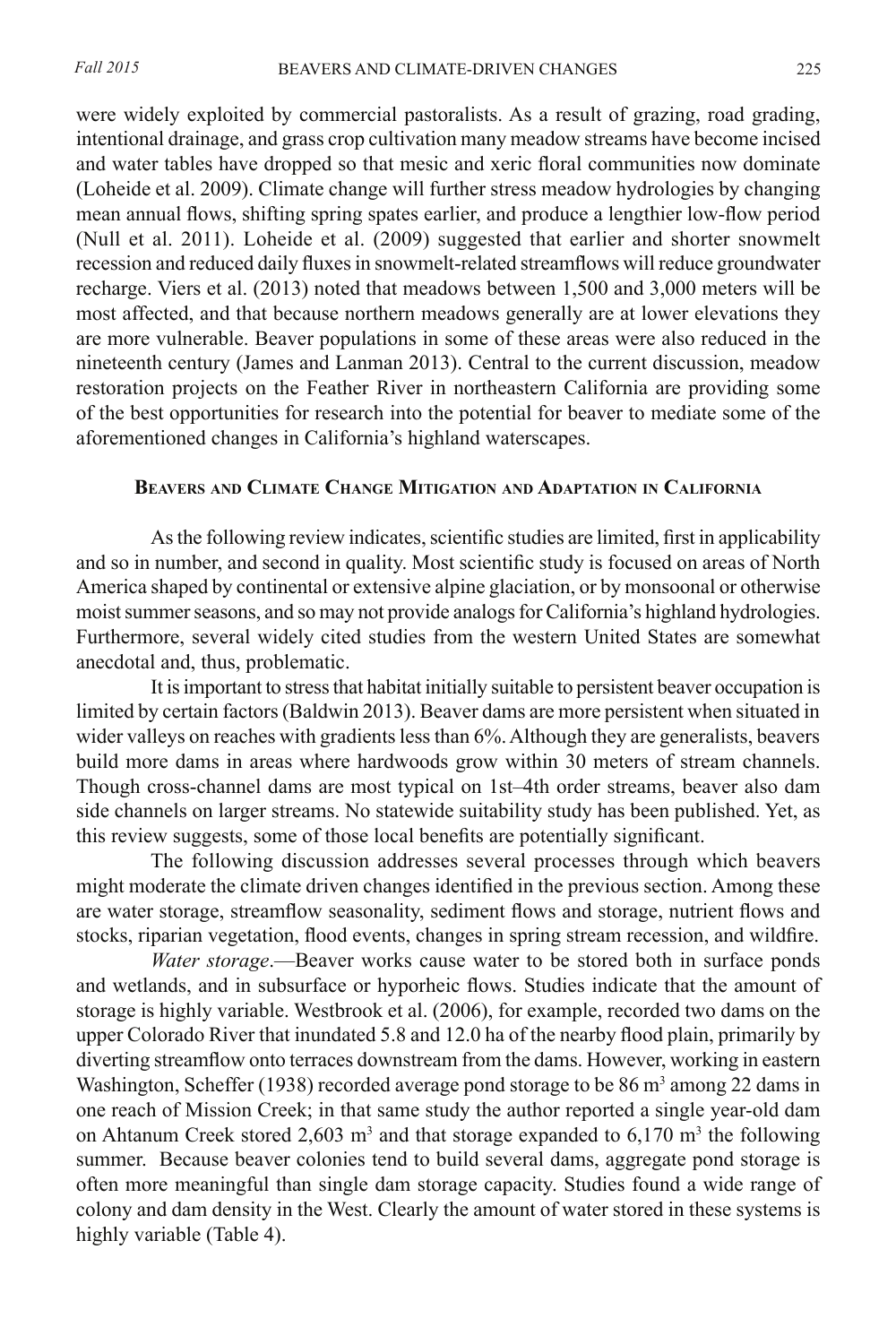| Authority                  | Location                  | Average number/km         |
|----------------------------|---------------------------|---------------------------|
| Yeager and Hill (1954)     | Southern Colorado         | 30 active and former dams |
| Butler and Malanson (1994) | Rocky Mountains (Montana) | 25                        |
| Bates (1963)               | Wasatch Range (Utah)      | 24                        |
| Smith (1980)               | Wyoming                   | 1.3                       |
| Busher et al. (1983)       | Eastern Sierra Nevada     | $0.75$ to 1.5 colonies    |

**Table 4**.—Numbers of beaver dams, or beaver colonies, per kilometer of stream channel at various locations in high mountain environments of the western United States.

Dams also divert surface flows to slower hyporheic flows. However, due to the impermanence of extant dams and the unpredictability of new dams, related sub-surface flows are difficult to study and quantify. In Westbrook et al.'s (2006) study the team was able to quantify dam-related hyporheic storage lost. In that case, a monitoring station 670 meters below the failed dam indicated that within a week of the breech, water levels dropped from 21 cm above to 41 cm below ground surface. While the effect is clear, in order to calculate storage one must characterize local soil water-holding capacity. Other findings are less circumstantial and are more suggestive. Studying 10 dams on first order streams in low gradient glacial valleys in Glacier National Park, Meentenmeyer and Butler (1999) reported that three dams completely diverted all streamflow to aquifers.

Several other studies provide more definitive findings. Working on Bridge Creek in central Oregon, Lowry (1993) found that the riparian water table associated with a small beaver dam closely reflected pond surface levels laterally up to 50 meters from the pond, and estimated ground water storage at 90 m<sup>3</sup>. Working on Currant Creek in a semi-arid area in southwestern Wyoming, Apple et al. (1985) studied the effects of re-introduced beaver. They found that within two years, seven beavers had created three dam complexes that raised adjacent water tables by 0.3 to 1.0 meters. Researching a 320 meter reach of Red Canyon Creek, a second order stream in the semi-arid Wind River Range of Wyoming, Lautz et al. (2006) found that about 30% of the stream volume entered hyporheic flows above beaver dams. Those flows raised water tables as far as 50 meters to one side of the stream. Water tables reflected pond surface levels and were maintained at 20–40 cm below the pond surface. The authors also reported that various portions of the study reach alternatively gained water and lost water to hyporheic flows depending on very local conditions confounding quantifications of streamflow.

Generally water storage both in ponds and in aquifers seems to be a function of a few key factors. Low valley gradient (with accordant low stream power) and broad valley floors both allow greater storage in dams and in aquifers (Pollock 2007). Sediment pore space and depth to impermeable substrate suggests reservoir capacity. Finally, the availability of woody dam-building material controls the size, efficacy, and permanence of dams. Thus, in California the most promising areas for water storage by beaver works probably rest among high meadows on headwater streams and amid side channels on lower elevation rivers.

Emmons (2011) estimated that should all currently incised meadows in the Sierra Nevada have their groundwater storage potential restored, about 80 million additional cubic meters of water would be cached. Some portion of that storage would transfer to the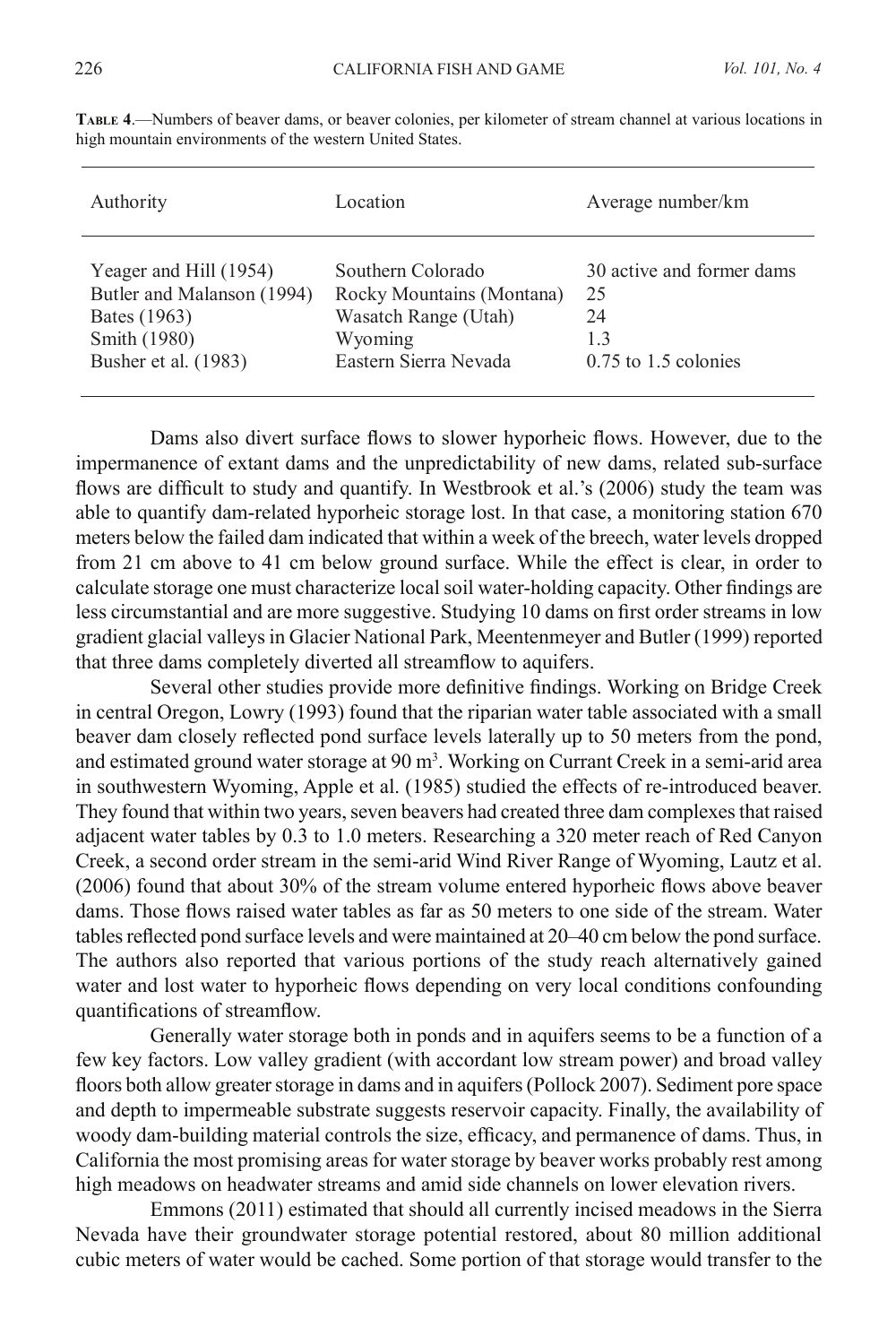atmosphere through increased evapotranspiration (Hammersmark 2008, Hoffman et al. 2013). The increased flow is not significant statewide, but local habitat benefits might be.

*Extending summer flows*.—Evidence for augmentation of summer flows is perhaps the weakest aspect in the scientific research into potential benefits by beavers. Numerous review articles suggest that beaver dams and ponds augment low summer baseflows; however, studies relevant to California are largely anecdotal. Peer reviewed studies from the Pacific Northwest by Finley (1937) and Scheffer (1938) both reported significant decreases and increases in baseflow following beaver removal and re-colonization, respectively. However, neither study controlled for changes in precipitation nor land cover; further, Scheffer's (1938) results are not clearly confirmed by my analysis of relevant stream gauge records (see author forthcoming for further discussion).

As research into meadow hydrologies in California has found, it is very difficult to control all variables relevant to baseflow augmentation. Studies seeking to quantify the effects of beaver are confounded by multiple uncontrollable variables: they tend not to stay where they are released, making before and after studies nearly impossible; decadal scale climate trends, land use changes, topologies specific to study sites may also alter stream flow.

Plug-and-pond meadow restoration projects in upper reaches of the Feather River in northeastern California provide a potentially useful analog regarding potential modification of baseflows by beaver colonies. There, several stream reaches were re-directed to their former shallow, sinuous, non-incised channels, and the former channels converted to series of hyporheically connected ponds (Hoffman et al. 2010). Above-and-below seepage studies on several treated reaches indicated some aquifer absorption of high flows (Tague et al. 2008) and some augmentation of baseflows, but only into July (Cawley 2011, Hill et al. 2011). Several investigators reported that even where 48.3 ha of meadow were treated, base flow was not increased in August and September (Freeman 2010, Cawley 2011, Hoffman et al. 2013). Thus, widespread meadow restoration resulting from beaver activity may help blunt floods and increase stream flow in June and into July.

*Sediment flows and storage*.—Because dams decrease stream velocity, their associated ponds and overbank flows may allow sediment sequestration and accumulation (Westbrook et al. 2010). Several studies characterized the variability of sedimentation related to beaver works. In Yellowstone, Persico and Meyer (2009) reported that dams on small streams more effectively sequestered sediment. Butler and Malanson (1995) noted that low-gradient streams have lower suspended and bead loads, and so sedimentation rates also decrease. Studies agree that sediment accumulation decreases with pond age while volume increases with size (Table 5).

Some have argued that beaver-driven sediment accumulation may make significant changes in western landscapes. Working among headwater creeks in Colorado, Ives (1942:198) wrote that, "Detailed field studies indicate that water levels have been raised as much as two feet [0.6 meters], during the past 20 years, in about one-fifth of the beaver occupied area … As pond-filling proceeds at about the same rate as the elevation of water levels, but with the lag of several years, it may be assumed, from these figures, that valley floor elevation, as a result of beaver work, proceeds at a rate approximating one quarter inch per year." While the studies themselves were not included, Ives suggested that the "false senility" of streams—mature features such as meanders, oxbows, and peat bogs, all the result of low gradient—provide further evidence of valley-wide aggradation. Ives (1942) argued that beaver ponds normally transition to meadows following pond filling and that process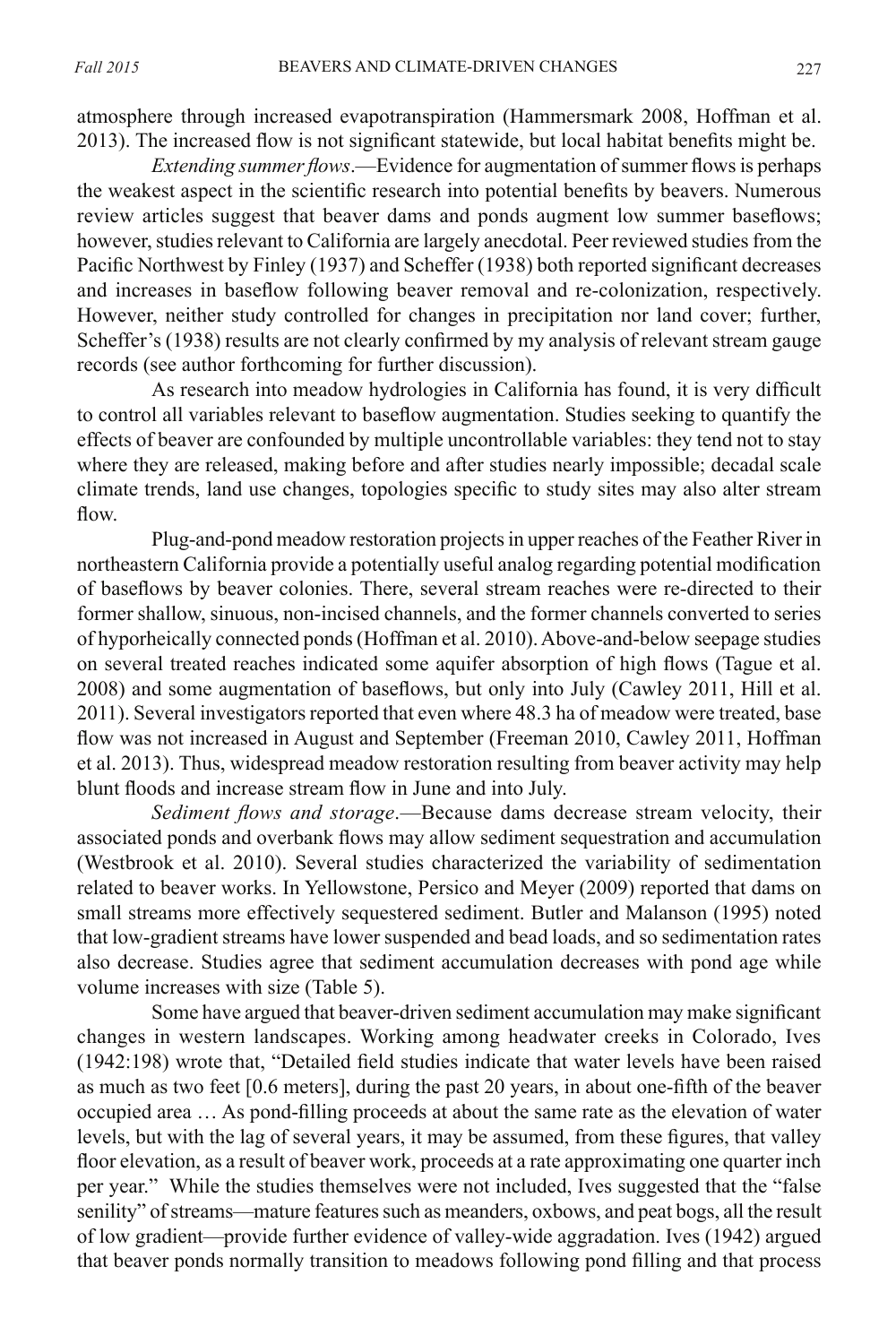repeats continually, as beavers move to new sites. Though somewhat anecdotal, this study is cited by 98 scholarly sources identified in Google Scholar's database.

| Authority                           | Location              | Sedimentation Accumulation<br>Rate $(cm/yr)$<br>Younger $\le$ > Older | Accumulated Volume<br>of Sediment $(m^3)$<br>Smaller $\le$ > Larger |
|-------------------------------------|-----------------------|-----------------------------------------------------------------------|---------------------------------------------------------------------|
| Butler and<br>Malanson (1995)       | Glacier NP<br>Montana | $279 \le z > 21$                                                      |                                                                     |
| Meentenmeyer<br>and Bulter $(1999)$ | Glacier NP<br>Montana | $45 \leq z \leq 30$                                                   | $\sim$ 9.4 <=> 267                                                  |
| Bigler et al. $(2001)$              | Glacier NP<br>Montana | $43 \leq z \leq 19$                                                   |                                                                     |
| Pollock et al.<br>(2007)            | Bridge Ck<br>Oregon   | $45 \leq z \leq 7.5$                                                  | $17 \leq z \leq 533$                                                |
| Westbrook et al.<br>(2010)          | Glacier NP<br>Montana |                                                                       | Maximum of 750                                                      |

**Table 5**.—Sediment accumulation rates, and volumes of sediment accumulated by younger and older, and smaller and larger beaver dams in Montana and Oregon, USA.

In a more empirical study, Pollock et al. (2007) reported significant sediment deposition upstream from dams and argued that long-term occupation by beavers decreases bed slope and increases the area likely to be wetted during over-bank flows. Again, variability of landscape response to beaver activity is evidenced by the contrasting results of Meentenmeyer and Butler (1999), who reported that repeat field visits and aerial photo survey indicated that ponds seldom become meadows in Glacier National Park, Montana. Viers (2013) reported that where ponds do fill with sediment and transition to meadows, beaver works may provide important refugia for a host of native California species.

*Nutrient flows and stocks*.—As beaver works may slow and accumulate sediment, so too may they affect flows of nutrients. In their study of a 320 meter reach of Red Canyon Creek, a second order stream in the semi-arid Wind River Range of Wyoming, Lautz et al. (2006) reported that hyporheic exchange decreased total solute flow velocity by about 30%. Working on Currant Creek in southwestern Wyoming, Maret et al. (1987) reported that during high flows suspended solids, total phosphorous (but not ortho-phosphate), and nitrogen decreased in beaver ponds.

While decreases in suspended sediment are attributable to decreases in velocity, decreases in dissolved nutrients are due to adsorption to fine clays accumulated in the pond bottom sediments (Naiman and Melillo 1984). As a result, pond sediments tend to be very fertile. Naiman et al. (1994) measured available soil nitrogen in beaver meadows at 29.8 kg/ha compared to 6.8 kg/ha in a nearby dry forest. Other investigators reported that total organic carbon is also elevated in pond or meadow soils. Westbrook et al. (2010) analyzed the soil sequestered behind a failed dam and found relatively abundant nutrients: carbon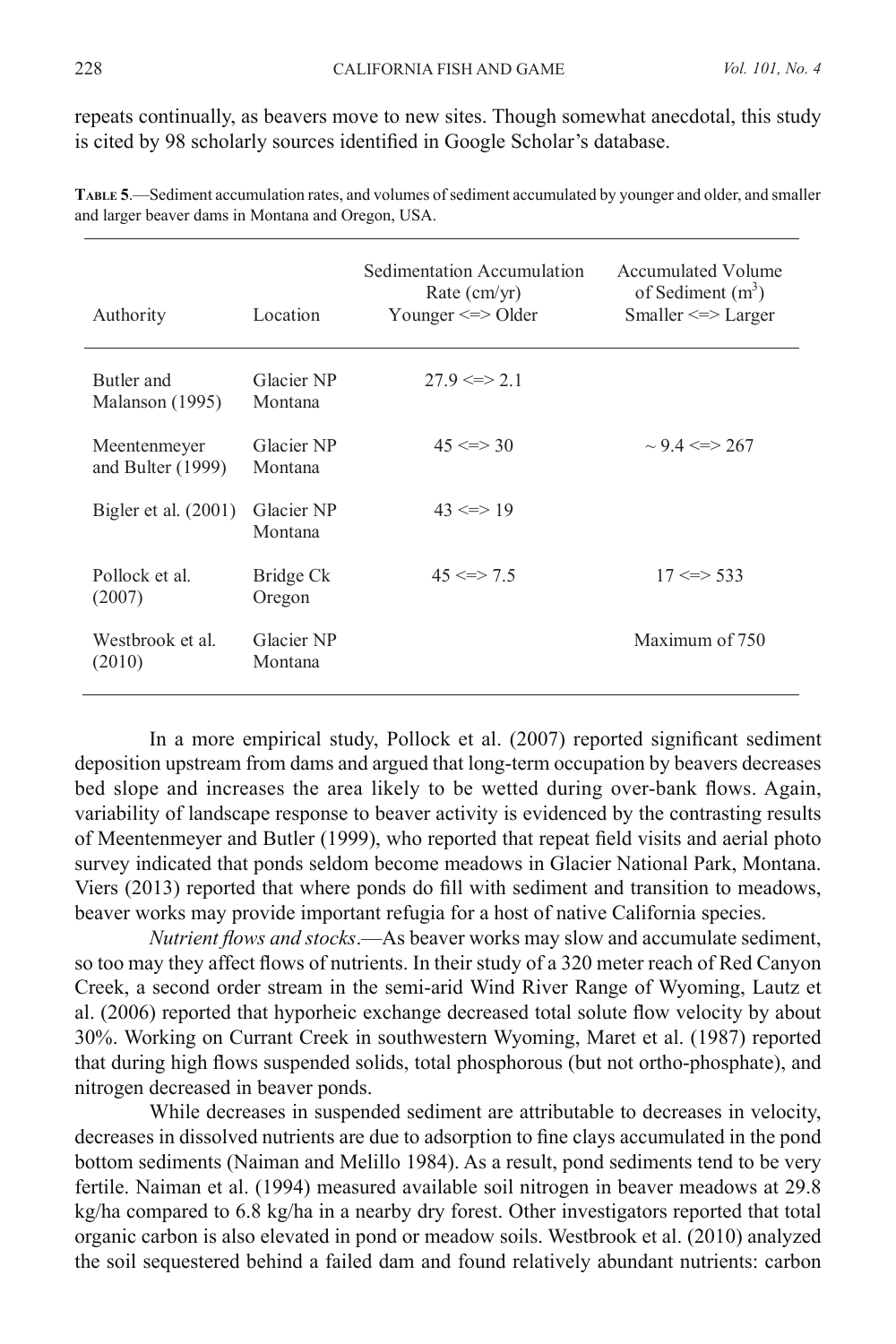was 24.1 g/kg of soil, total nitrogen 1.5 g/kg soil, and total phosphorous 0.9 g/kg soil (see also Klotz 1998). Naiman et al. (1986) reported that organic carbon turnover time in pond sediments was about 161 years, compared to 24 years for a nearby riffle, and that the pond's stream metabolism index of ecosystem efficiency was over five times higher for the pool than in the riffle.

Nutrient sequestration suggests that high meadows might serve as significant carbon sinks. Norton et al. (2014) suggested that southern Sierra Nevada wet meadows contain about 54.3 mg/ha of soil organic carbon, or about 12.3% of all such carbon sequestered in the Sierra Nevada. In addition, these rich soils encourage further carbon sequestration in new standing biomass.

*Vegetation*.—As Yeager and Hill (1954) observed under certain conditions, beavers may denude riparian vegetation and "scalp" top soils from pond edges and may also cultivate riparian deciduous and wetland herbaceous production. They may accomplish this through several processes. First, beavers increase water availability both spatially across valley bottoms through hyporheic flows, through overbank flows, and through canals excavated in order to more effectively move cut wood to the dams (Seton 1953), and temporally by providing water further into summer dry seasons. Apple et al. (1985) illustrated the effect upon riparian vegetation: three summers after beavers were re-introduced on Currant Creek in southwest Wyoming willow had colonized and grown up to 2.0 meters in height in spaces where water tables had been raised by beaver ponds to within 40 cm of the surface. In the downstream reach where aquifers were not charged by beaver ponds, willows had not recovered. On the Colorado Plateau in New Mexico, Trimble and Albert (2000:91) noted the addition of "extensive riparian habitat, especially willows" 6–14 years after re-introduction. Other authors reported that aspen, alder and cottonwood also responded well to the wetter habitats created by beavers (Ives 1942, Baker 2003).

The results of several studies suggest that willows and aspen live mutualistically with beavers. Working in Rocky Mountain National Park, Baker et al. (2005) simulated the effect of beaver browse on riparian willow with and without elk browsing. With elk herbivory, willows produced fewer and longer roots and displayed a higher percentage of dead biomass. Pruning followed by elk exclusion resulted in shorter, but far more numerous shoots; total stem biomass after three years was 10 times greater without elk browsing and those plants recovered 84% of their pre-cut biomass after only two growing seasons. With browsing by elk, however, plant biomass recovery was only 6%. Thus, under certain conditions, beavers may cultivate the development of bank stabilizing willow carrs, but only where elk browsing is limited. Because elk hunting licenses constitute an important revenue source for the California Department of Fish and Wildlife, reducing populations may require further budgetary support from the State. In Yellowstone, re-introduced wolf populations effectively moved elk away from streams and allowed both willow re-growth and subsequent re-occupation of streams by native beaver populations (Ripple and Larsen 2000).

Beavers may affect other changes in riparian forests. By taking down more mature trees, either through cutting or by drowning roots, and especially of conifers, beaver works may create light gaps that allow the growth of early successional species such as alder and willow, creating a diverse ecotone at the margin of their browsing zone 30–50 meters from the edge of their ponds (Donkor and Fryxell 2000). Several investigators noted that sedges and other wetland plants often colonized the saturated margin of beaver ponds (Johnston and Naiman 1987, Pollock et al. 1998, Westbrook et al. 2010). Clearing of riparian canopies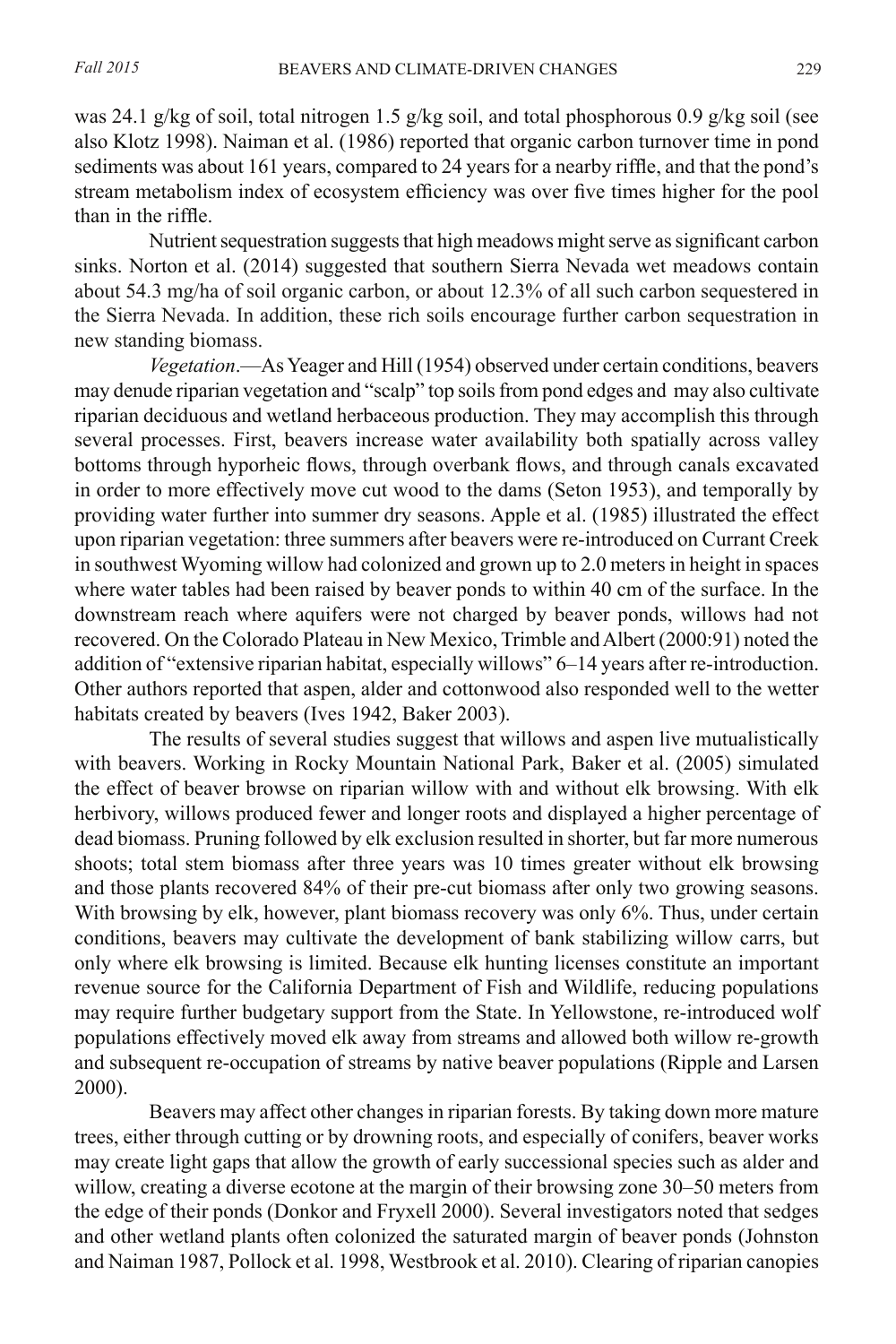may also result in problematically warmer stream temperatures.

*Flood events*.—Several review articles suggested that beaver works may attenuate flood events (e.g., Parker 1986). Hillman (1986) and Ehrman and Lamberti (1992) reported evidence of this in low-gradient landscapes. Working in mountainous northern Idaho, DeVries et al. (2012) documented the hydrological effects of anthropogenic structures that emulate beaver dams and found that check dams increased the frequency of overbank flows that worked to dissipate flood crests (see also DeBano and Heede 1987). Taking a different approach, Beedle (1991) modeled flood behavior amid glacially carved valleys on Kuiu Island in southeast Alaska. His model assumed that all dams were at capacity at the time of the flood, so that much of the attenuation resulted from deflection away from channels. He found that any one dam decreased flows by only about 5 percent, but that a series of five large dams reduced the peak flow of a two-year flood event by 14 percent, and reduced the peak of a 50-year event by four percent. These are small, but potentially meaningful, changes.

Beaver dam failures figure prominently in this literature. Working in a desert environment on the Bill Williams River in Arizona, Andersen and Shafroth (2010) reported that over 50 percent of beaver dams were damaged in a relatively large flood pulse of about  $60m<sup>3</sup>/sec$ , and that a pulse as low as 5 m<sup>3</sup>/sec caused significant damage. On a 32-km reach of Bridge Creek in semi-arid central Oregon, Gibson and Olden (2014) reported over a period of 17 years that no dam persisted longer than 7 years and that most breeched within two years. However, in agreement with Demmer and Beschta's earlier study (2008), the authors found that these dams did attenuate high flows through their ability to divert high flows to local terraces and by creating greater sinuosity and valley bottom heterogeneity. In Glacier National Park, Westbrook et al. (2010) also reported that extant and breeched beaver dams increased riparian drainage complexity, and also increased vegetation capable of flood attenuation. Two groups of investigators added anchoring structures and noted that anchoring significantly increased dam durability (Apple et al. 1985, Pollock et al. 2012).

In some contexts, beaver-enhanced riparian vegetation may play an important role in flood mitigation. Smith (2007) offered an extensive study on the role and capacity of willow carrs to slow flood waters, and that is particularly relevant given the ability of beavers to cultivate these thickly branched willow stands. Those investigators reported that where stem spacing is less than 30 cm, vegetative stalks up to 2 meters in height, whether flexible or rigid, are able to reduce boundary shear stress to allow sediment deposition even if over-topped. In short, thick willow stands not only protect terraces from erosion, but also trap new sediment even during flood events. This vegetative aspect of beaver ecology could, thus, attenuate anticipated increased floods and sediment mobilization in California.

*Changes in spring recession and ecotones*.—As discussed above, for many plant, invertebrate, and aquatic species, the recession of high spring flows produces a vital, yet transient and moving, ecotone. The altered timing and decreased availability of these wetted margins promises to stress certain species of riparian plants and invertebrates. Both intact and broken beaver dams can create similar habitat. Breeched dams expose nutrient-rich and sometimes bare soils. Because beavers typically use soil to seal leaks in dams, the structures themselves may offer moist spaces available for colonization by invertebrates or plants, or by both. Mature dams often host willow, cottonwood, and aspen samplings, young trees whose roots can help to further consolidate dams (Bigler et al. 2001).

*Wildfire*.—Thus far few studies have been conducted into the relationship between beavers and wildfires. In his encyclopedic *Lives of Game Animals*, Seton (1953:455) wrote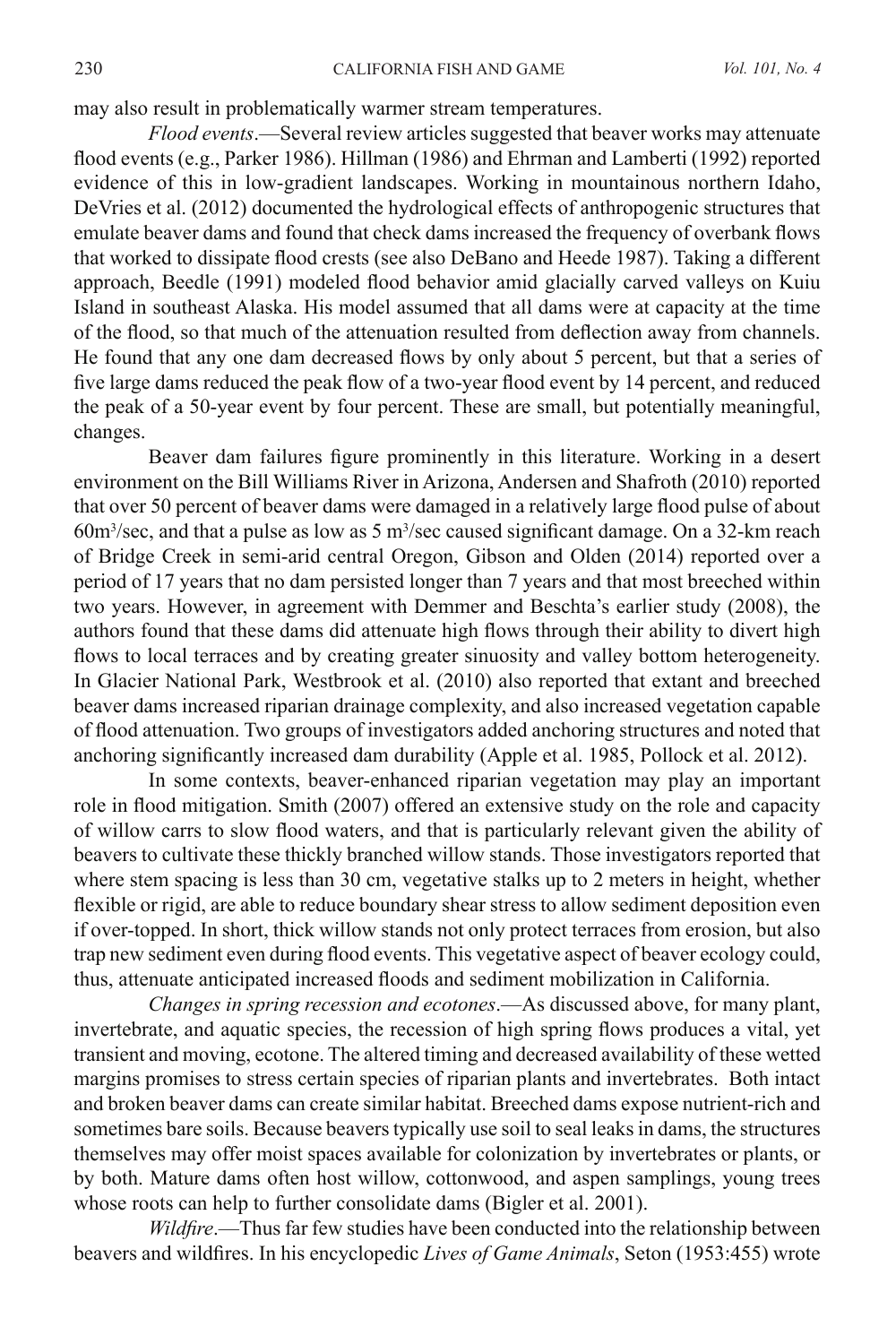that "by conserving the water supply, the Beaver keeps little brooks running all year, instead of only freshets, so the forest is helped by irrigation. …Its ponds provide valuable fireguards." However, he did not offer evidence supporting these assertions.

More careful studies offer insights into beaver-wildfire interactions. Working in areas formerly covered by continental glaciers, two studies reported rather different interactions between beaver presence and fire. In Mount Desert Island, Maine, Little et al. (2012) used aerial surveys to assess beaver response to a fire in 1947 following beaver re-introduction in 1921. Following the fire, the researchers reported that dams increased rapidly in the burnt areas, but decreased from 60 to 10 in unburned areas by 1970. They also documented a decline in dams in the burned areas from about 100 in 1980 to fewer than 40 in 1990. Interestingly, ponds in this environment were observed to become meadows.

Hood et al. (2007), working in Elk Island National Park in Canada, studied beaver lodge occupation in relation to prescribed fires. They reported that lodges were nearly uniformly abandoned following first burns, and completely abandoned following subsequent fires; they also reported that if the area does not burn again over the following 20–30 years, pond creation increases. The authors suggested that trembling aspen (*Populus tremuloides*) regenerates well after fire. Bailey and Whitham (2002) reported that aspen regenerated 10 times more biomass following a severe burn. However, when elk are present, browsing decreased standing aspen biomass 90-fold, and so severely limited beaver re-colonization following fires.

Wildfires can also increase sediment mobilization that can be problematic for human and wild habitats. Once stripped of vegetative cover, slopes are exposed to sheet flow and gullying. Ice et al. (2004) reported that the potential for soil mobilization increased with the severity of fires. In very intense fires soil can become mineralized and nearly impermeable, forcing any runoff to flow rapidly down-slope, entraining soil particles along the way. Beaver dams may help sequester sediment in this context as well. Christian's (2014) comparative aerial surveys of eastern Glacier National Park found that prior to a large fire upstream pond sizes were variable year to year with changes of 40% typical. Following the fire, ponds steadily decreased in size, indicating sequestration of some portion of increased sediment flows.

As noted previously, wildfires will tend to increase stream temperatures. Beaver works, through increasing residence time in ponds and through decreasing shading gallery forest canopy, may also increase stream temperatures. Where stream temperatures are very cold, this may benefit certain native species; however, in many contexts this increase in stream temperatures may be problematic to salmonids. Dams can also work, however, to cool mid-summer stream temperatures when cold spring flows diverted to aquifers re-join streams 1–3 months later (Lowry and Beschta 1994). This retention and delayed release of cooler spring water might more generally buffer increasing summer stream temperatures.

Thus, following wildfires beaver dams may help sequester sediment, very locally decrease seasonal stream temperatures, and enhance riparian revegetation. However, the persistence of beaver colonies following wildfires seems highly variable and dependent in part, upon low elk abundance and subsequent browsing.

#### **Discussion**

Recent climate models forecast decreased snowpacks and summer streamflows, earlier and shorter spring spates, increased flood magnitudes, higher stream temperatures,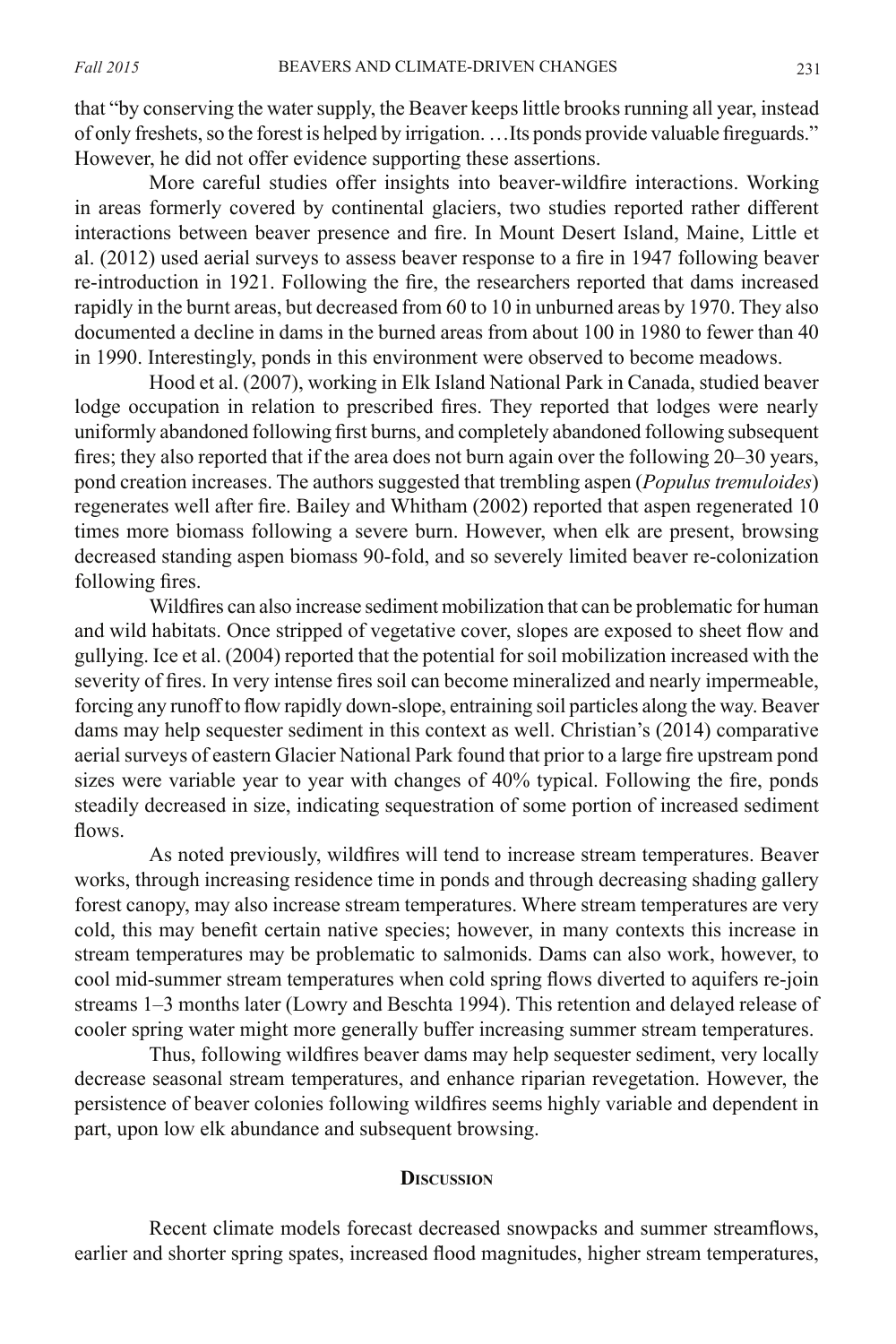and increased area of wildfire amid California's highlands—all with implications for habitat alteration. Few geographically analogous studies on beavers have been published, several of those original studies are somewhat anecdotal, and their claims apparently are at times exaggerated. However, several valid studies do suggest that on some of California's headwater streams beaver dams may work to recharge aquifers, augment baseflows for several weeks into summer dry seasons, sequester sediment and nutrients, encourage restoration of meadow vegetation and willow carrs that can ameliorate some of the problematic aspects of floods and wildfires, and supplement decreasing recessional riparian ecotones.

In short, beavers cannot mitigate all of the anticipated climate related changes in California's highland hydrologies. However, as this literature review suggests, beavers potentially offer meaningful local benefits. Unlike human-engineered projects, the effects of beavers on local hydrologies and habitats are variable and uncertain, and further investigations particular to California's highlands is warranted.

Extant studies suggest experimental designs to study hydrologies and habitat changes. As before and after studies are highly problematic due to subject mobility and variable boundary conditions, a simultaneous investigation of two analogous streams or watersheds, one with and one without beavers, would obviate problems posed by interannual precipitation and temperature variability and avoid re-introduction issues specific to California. Ideally, study meadows would not be connected to adjacent watersheds hyporheically, thus allowing accurate quantification of the effect of beaver works on timing of flows leaving the meadow. The stream reach seepage studies conducted amid the plugand-pond meadow restoration projects on the Feather River offer an alternative design for studying water storage and baseflow augmentation. Such studies could align with on-going efforts to restore meadowlands in California. A nascent wetland restoration grant program funded through California's carbon market and administered by the California Department of Fish and Wildlife might prove a reliable source of financial support.

Several of the studies reviewed here indicate that the ecosystem services provided by beavers are increased as colony density increases on streams and in watersheds. The extent of additive benefit is not well quantified, but a controlled study of beaver re-introduction on a watershed scale is currently under way in the Methow Valley in eastern Washington. There, the Methow Conservancy project—a partnership between Washington Department of Ecology, Washington Department of Fish and Wildlife, The US Forest Service, and the Pacific Biodiversity Institute—is engaged in a watershed scale, before-and-after study of the hydrological, geomorphic, and ecological effects of beavers. They have installed 6 flow and 32 temperature stations to monitor changes. Their experimental design calls for a three-year pre-study period prior to beaver introduction and a 3–5 year post-introduction monitoring period. The protocol has been confounded by beavers not staying or succeeding in the pre-monitored release sites. As of 2013, introduced beavers had successfully inhabited only one-third to one-half of the 45 release sites. Results thus far are also confounded by environmental variability. The strength of findings will also be subject to changing boundary conditions (wetter, drier, warmer, cooler seasons) that may coincide with re-introductions and so confuse causation. The group plans to begin publication of results as early as 2018. Due to topography, results there may be most directly applicable to California's Cascade Range and coastal ranges.

Though able to create their preferred environment to a degree, beaver persistence requires low-gradient and wide stream plains. Even when well established, they apparently are also subject to long-term drought. Persico and Meyer (2009) found in Yellowstone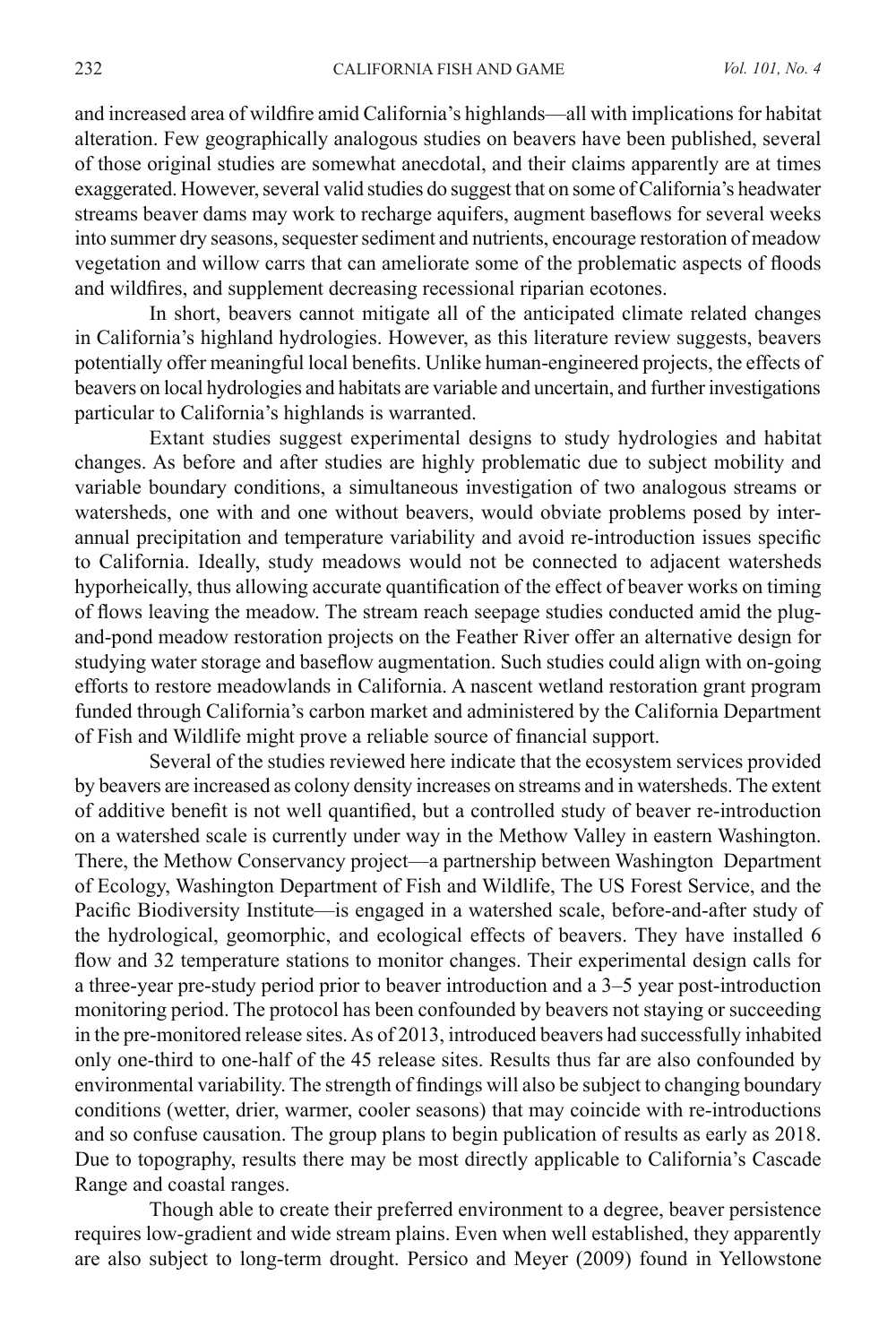National Park that beaver have been endemic throughout the Holocene; however, during two notably dry periods, from 2200–1800 and from 950–750 years BP, beavers were absent from the area. Beavers may not be able to persist into California's drier future.

Finally, though advocates often portray beavers as a very low cost means of stream restoration or climate change mitigation because they tend to interact with built infrastructure, they also require management. Publications such as the Oregon Department of Fish and Wildlife's monograph detail techniques for live-management; that activity would require resources beyond the current budgets of many wildlife or public land management agencies, but holds the potential to provide benefits beyond costs.

#### **Literature Cited**

- Acs, E., and K. T. Kiss. 1993. Effects of the water discharge on periphyton abundance and diversity in a large river (River Danube, Hungary). Hydrobiologia 249:125-133.
- Apple, L. L., B. H. Smith, J. D. Dunder, and B. W. Baker. 1985. The use of beavers for riparian/aquatic habitat restoration of cold desert, gullycut stream systems in southwestern Wyoming. Investigations on Beavers 6:123-130.
- Amaranthus, M., H. Jubas, and D. Arthur. 1989. Stream shading, summer streamflow and maximum water temperature following intense wildfire in headwater streams. Pages 75-78 *in* N. H. Berg, technical coordinator. Proceedings of the Symposium on Fire and Watershed Management. U.S. Forest Service, Pacific Southwest Forest and Range Experimental Station, Berkeley, California, USA.
- Andersen, D. C., and P. B. Shafroth. 2010. Beaver dams, hydrological thresholds, and controlled floods as a management tool in a desert riverine ecosystem, Bill Williams River, Arizona. Ecohydrology 3:325-338.
- BAILEY, J. K., AND T. G. WHITHAM. 2002. Interactions among fire, aspen, and elk affect insect diversity: reversal of a community response. Ecology 83:1701-1712.
- Baker, B. W. 2003. Beaver (*Castor canadensis*) in heavily browsed environments. Lutra 46:173-181.
- Baker, B. W., H. C. Ducharme, D. C. S. Mitchell, T. R. Stanley, and H. R. Peinetti. 2005. Interaction of beaver and elk herbivory reduces standing crop of willow. Ecological Applications 15:110-118.
- Baldwin, J. 2013. Problematizing beaver habitat identification models for reintroduction application in the western United States. Yearbook of the Association of Pacific Coast Geographers 75:104-120.
- Barnett, T. P., D. W. Pierce, H. G. Hidalgo, C. Bonfils, B. D. Santer, T. Das, G. Bala, A. W. Wood, T. Nozawa, A. A. Mirin, and D. R. Cayan. 2008. Human-induced changes in the hydrology of the western United States. Science 319:1080-1083.
- Bates, J. W. 1963. The effects of beaver on streamflow. Job Completion Report, Federal Aid in Wildlife Restoration Project W-65-R, Job c-3g. Utah Department of Fish and Game, Salt Lake City, USA.
- BEEDLE, D. 1991. Physical dimensions and hydrologic effects of beaver ponds on Kuiu Island in southeast Alaska. M.S. Thesis, Oregon State University, Corvallis, USA.
- Bigler, W., D. R. Butler, and R. W. Dixon. 2001. Beaver-pond sequence morphology and sedimentation in northwestern Montana. Physical Geography 22:531-540.
- Bonfils, C., P. B. Duffy, B. D. Santer, T. M. L. Wigley, D. B. Lobell, T. J. Phillips, and C. Doutriaux. 2008. Identification of external influences on temperatures in California.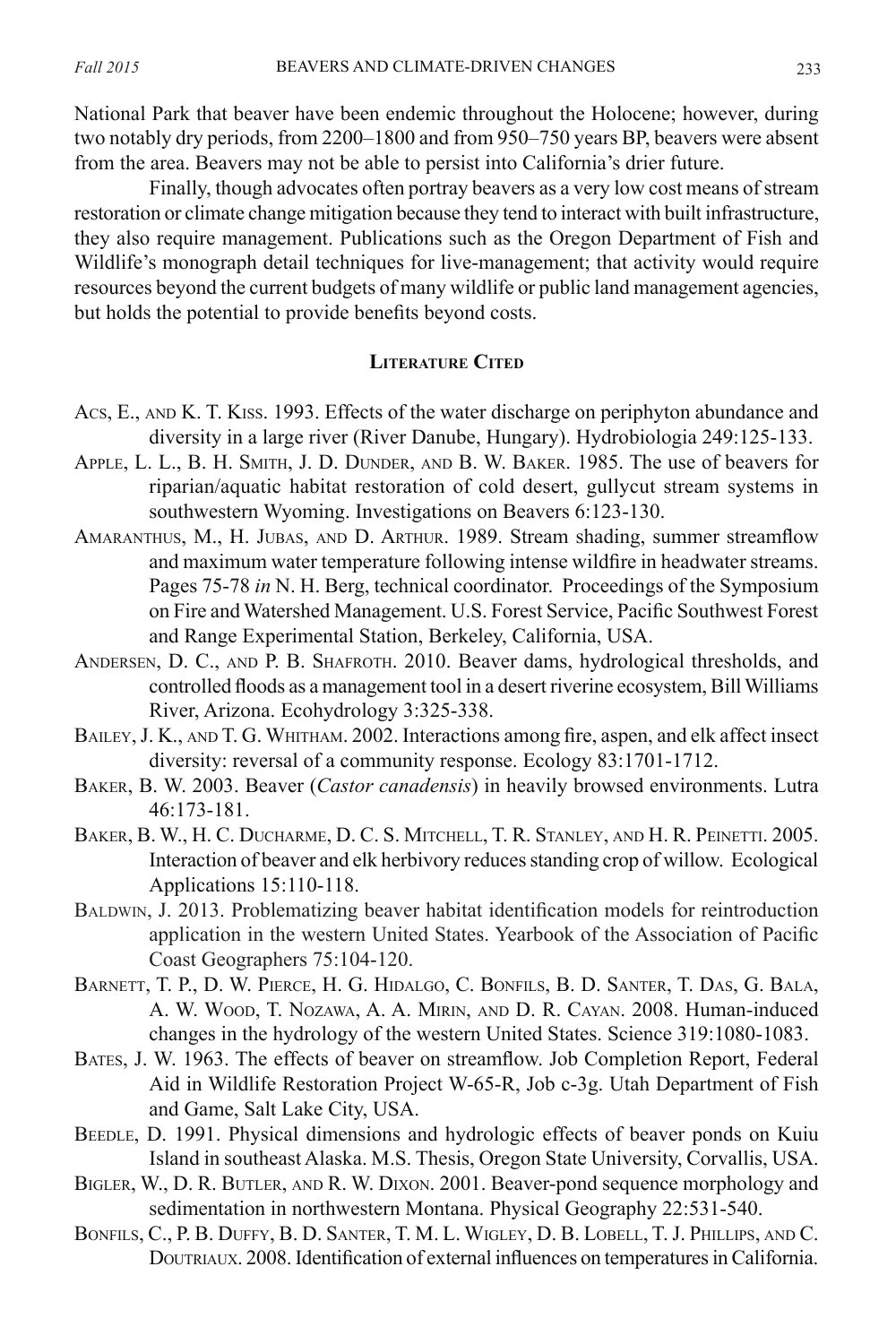Climate Change 87(Supplement 1):S43–S55.

- BROWN, G. W., AND J. T. KRYGIER. 1970. Effects of clearcutting on stream temperature. Water Resources Research 6:1133-1140.
- BROWN, S., AND S. FOUTY. 2011. Beaver wetlands. Lakeline Spring: 34-39. Available from: http://www.beaversww.org/assets/PDFs/Brownrevised.pdf
- Busher, P. E., R. Warner, and S. H. Jenkins. 1983. Population density, colony composition, and local movements in two Sierra Nevada beaver populations. Journal of Mammalogy 64:314-318.
- Butler, D. R., and G. P. Malanson. 1994. Beaver landforms. Canadian Geographer/Le Geographe Canadien 38:76-79.
- Butler, D. R., and G. P. Malanson. 1995. Sedimentation rates and patterns in beaver ponds in a mountain environment. Geomorphology 13:255-269.
- Cawley, K. 2011. Statistical analysis of selected Feather River coordinated resource management stream flow data. A report to the Feather River CRM. Available from http://www.plumascorporation.org/uploads/4/0/5/5/40554561/statreport2011.pdf
- Cayan, D. R., E. P. Maurer, M. D. Dettinger, M. Tyree, and K. Hayhoe. 2008. Climate change scenarios for the California region. Climate Change 87 (Supplement 1):21- 42. Available from: http://dx.doi.org/10.1007/s10584-007-9377-6
- CAYAN, D. R., AND L. RIDDLE. 1992. Atmospheric circulation and precipitation in the Sierra Nevada: proceedings, international symposium on managing water resources during global change. American Water Resources Association Meeting, Reno, Nevada, November 1-5.
- Christian, T. 2013. A study of beaver pond morphology and site characteristics after disturbance in eastern Glacier National Park. M.S. Thesis, Texas State University, San Marcos, USA.
- Costa-Cabral, M., R. Coats, J. Reuter, J. Riverson, G. Sahoo, G. Schladow, B. Wolfe, S.B. Roy, AND L. CHEN. 2013. Climate variability and change in mountain environments: some implications for water resources and water quality in the Sierra Nevada (USA). Climatic Change 116:1-14.
- Costa-Cabral, M., S. B. Roy, E. P. Maurer, W. B. Mills, and L. Chen. 2012. Snowpack and runoff response to climate change in Owens Valley and Mono Lake watersheds. Climate Change 116:97-109.
- Das, T., E. P. Maurer, D. W. Pierce, M. D. Dettinger, and D. R. Cayan. 2013. Increases in flood magnitudes in California under warming climates. Journal of Hydrology 501:101-110.
- Das, T., M. D. Dettinger, D. R. Cayan, and H. G. Hidalgo. 2011. Potential increase in floods in California's Sierra Nevada under future climate projections. Climatic Change 109 (Supplement 1):S71-S94.
- Das, T., G. Hugo, M. D. Hidalgo, D. R. Dettinger, D. W. Cayan, C. B. Pierce, T. P. Barnett, G. Bala, and A. Mirin. 2009. Structure and detectability of trends in hydrological measures over the Western US. Hydrometeorology 10:871-892.
- DEBANO, L. F. AND B. H. HEEDE. 1987. Enhancement of riparian ecosystems with channel structures. Water Resources Bulletin 23:463-470.
- Diffenbaugh, N. S., D. L. Swain, and D. Touma. 2015. Anthropogenic warming has increased drought risk in California. Proceedings of the National Academy of Sciences 112:3931-3936.
- DEMMER, R., AND R. L. BESCHTA. 2008. Recent history (1988–2004) of beaver dams along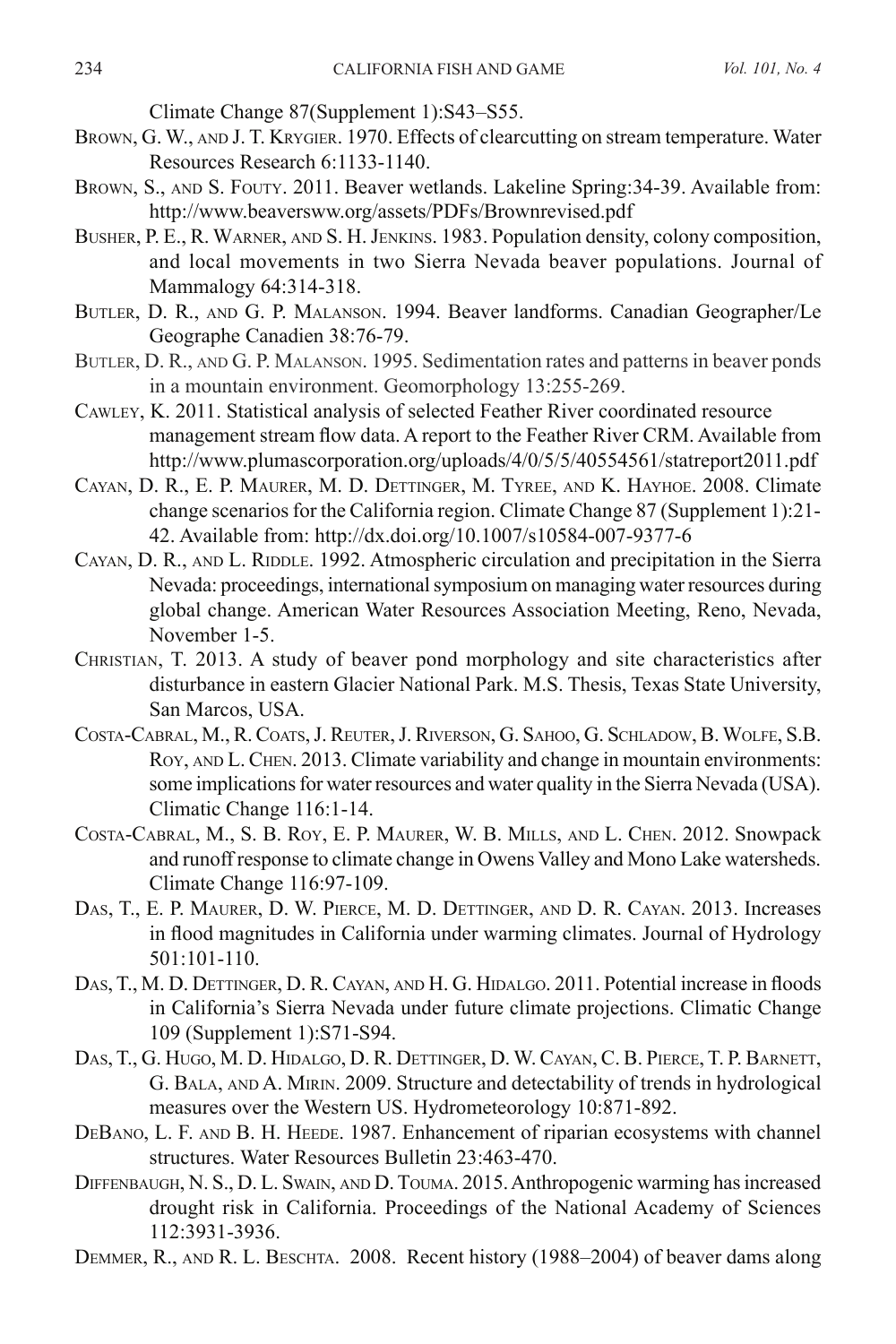Bridge Creek in central Oregon. Northwest Science 32:309-318.

- DEVRIES, P., K. L. FETHERSTON, A. VITALE, AND S. MADSEN. 2012. Emulating riverine landscape controls of beaver in stream restoration. Fisheries 37:246-255.
- Dominguez, F., E. Rivera, D. P. Lettenmaier, and C. L. Castro. 2012. Changes in winter precipitation extremes for the western United States under a warmer climate as simulated by regional climate models. Geophysical Research Letters 39:L05803.
- Donkor, N. T., and J. M. Fryxell. 2000. Lowland boreal forests characterization in Algonquin Provincial Park relative to beaver (*Castor canadensis*) foraging and edaphic factors. Plant Ecology 148:1-12.
- Eaton, J. G., and R. M. Scheller. 1996. Effects of climate warming on fish thermal habitat in streams of the United States. Limnologic Oceanography 41:1109-1115.
- EHRMAN, T. P., AND G. A. LAMBERTI. 1992. Hydraulic and particulate matter retention in a 3rd-order Indiana stream. Journal of the North American Benthological Society 11:341-349.
- Emmons, J. 2011. Quantifying the restorable water volume of Sierran meadows. M.A. Thesis, University of California, Davis, USA.
- Finley, W. L. 1937. Beaver—conserver of soil and water. Transactions of the North American Wildlife Conference 2:295-297.
- Freeman, G. 2010. Tracking the impact of climate change on central and northern California's spring snowmelt sub-basin runoff. Paper presented to Western Snow Conference 2010. Available from: http://www.plumascorporation.org/ uploads/4/0/5/5/40554561/freeman2010.pdf
- Freeman, M. C., Z. H. Bowen, K. D. Bovee, and E. R. Irwin. 2001. Flow and habitat effects on juvenile fish abundance in natural and altered flow regimes. Ecological Applications 11:179-190.
- Gasith, A., and V. H. Resh. 1999. Streams in Mediterranean climate regions: abiotic influences and biotic responses to predictable seasonal events. Annual Review of Ecology and Systematics 30:51-81.
- GIBSON, P. P., AND J. D. OLDEN. 2014. Ecology, management, and conservation implications of North American beaver (*Castor canadensis*) in dryland streams. Aquatic Conservation: Marine Freshwater Ecosystems 24:391-409.
- HAMLET, A. F., AND D. P. LETTENMAIER. 2005. Production of temporally consistent gridded precipitation and temperature fields for the continental US. Journal of Hydrometeorology 6:330-336.
- Hammersmark, C. T., M. C. Rains, and J. F. Mount. 2008. Quantifying the hydrological effects of stream restoration in a montane meadow, northern California, USA. River Research and Applications 24:735-753.
- HAYHOE, K., D. CAYAN, C. V. B. FIELD, ET AL. 2004. Emissions pathways, climate change, and impacts on California. Proceedings of the National Academy of the Sciences 101:12422-12427.
- Hidalgo, H. G., T. Das, M. D. Dettinger, D. R. Cayan, D. W. Pierce, T. P. Barnett, G. Bala, A. Mirin, A. W. Wood, C. Bonfils, B. D. Santer, and T. Nozawa. 2009. Detection and attribution of climate change in streamflow timing of the western United States. Journal of Climate 22:3838-3855.
- HILL, B., J. HOFFMAN, AND K. CORNWELL. 2011. Groundwater discharge to restored and unrestored meadows: a study in Red Clover watershed. Available from: http:// www.feather-river-crm.org/pdf/SeepageRunPoster.pdf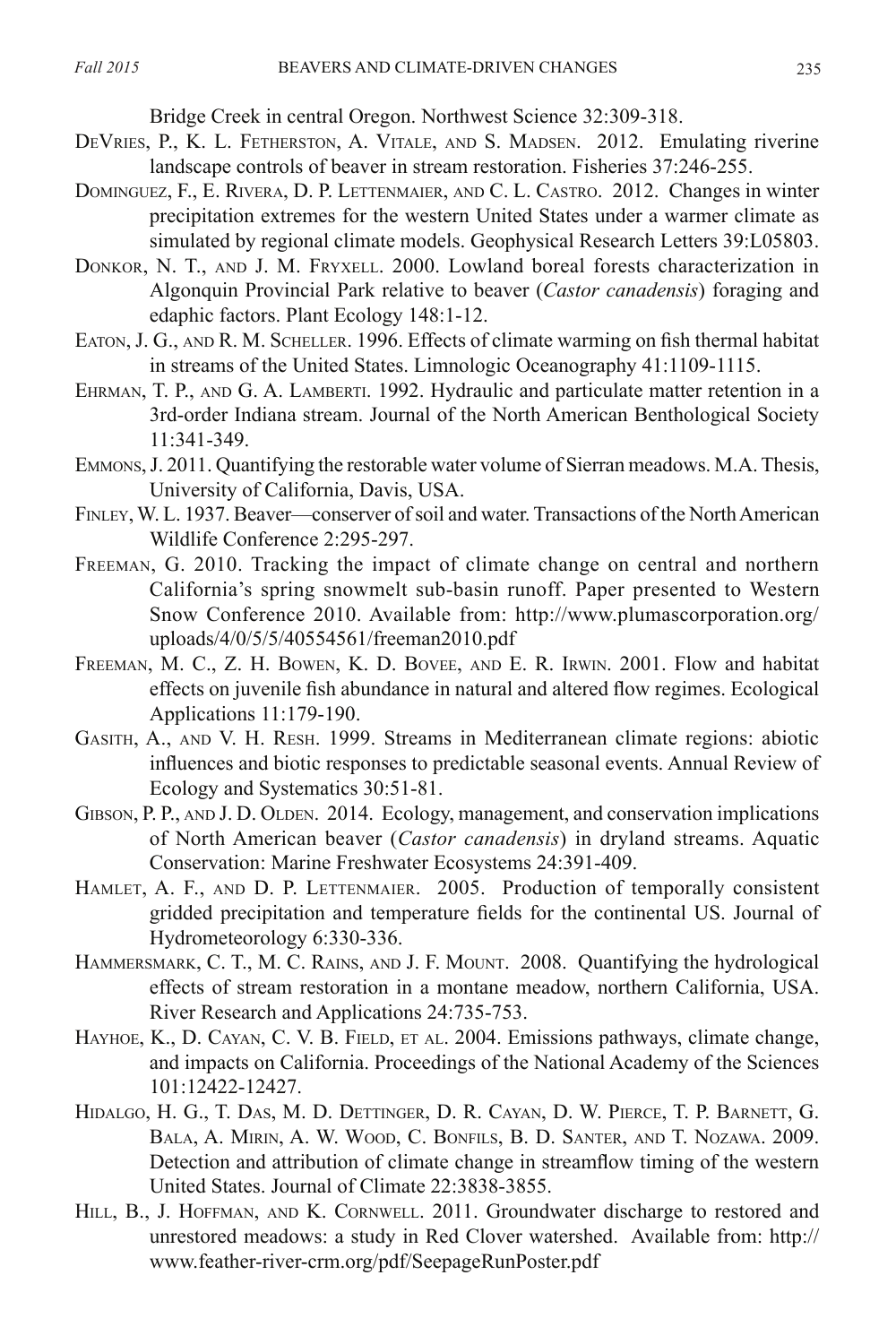- HOFFMAN, J., K. ROBY, AND B. BOHM. 2013. Effects of meadow restoration on stream flow in the Feather River watershed: a review based on monitoring data and pertinent research. Available from: http://www.feather-river-crm.org/pdf/PPlug\_ FlowSummary\_Final\_June2013.pdf
- HOFFMAN, J., A. DUENAS, K. GARDINER, ET AL. 2010. The pond-and-plug treatment for stream and meadow restoration: resource benefits and risks, design considerations. A briefing paper for Plumas National Forest deciding officials and resource specialists. Available from: http://www.wetlandrestorationandtraining.com/wp-content/ uploads/2014/07/Pond-Plug-Treatment-for-Stream-Meadow-Restoration.pdf
- Hoop, G. A., S. E. BAYLEY, AND W. OLSON. 2007. Effects of prescribed fire on habitat of beaver (*Castor canadensis*) in Elk Island National Park, Canada. Forest Ecology and Management 239:200-209.
- ICE, G. G., D. G. NEARY, AND P. W. ADAMS. 2004. Effects of wildfire on soils and watershed processes. Journal of Forestry 102:16-20.
- Ives, R. L. 1942. The beaver meadow complex. The Journal of Geomorphology 5:191-203.
- Jager, H. I., W. Van Winkle, and B. D. Holcomb. 1999. Would hydrologic climate changes in Sierra Nevada streams influence trout persistence? Transactions of the American Fisheries Society 128:222-240.
- James, D., and R. B. Lanman. 2012. Novel physical evidence that beaver historically were native to the Sierra Nevada. California Fish and Game 98:129-132.
- Johnston, C. A., and R. J. Naiman. 1987. Boundary dynamics at the aquatic–terrestrial interface: the influence of beaver and geomorphology. Landscape Ecology 1:47-57.
- JOWETT, I. G., J. RICHARDSON, M. L. BONNETT. 2005. Relationship between flow regime and fish abundances in a gravel-bed river. New Zealand. Journal of Fish Biology 66:1419-1436.
- Kapnick, S., and A. Hall. 2009. Observed changes in the Sierra Nevada snow pack: potential causes and concerns. Public Interest Energy Research Technical Report CEC-500- 2009-016-F. California Energy Commission, Sacramento, USA.
- Klotz, R. L. 1998. Influence of beaver ponds on the phosphorus concentration of stream water. Canadian Journal of Fisheries and Aquatic Sciences 55:1228-1235.
- KNOWLES, N., M. DETTINGER, AND D. CAYAN 2006. Trends in snowfall versus rainfall for the Western United States. Journal of Climate 19:4545-4559.
- KUPFERBERG, S. J. 1996. Hydrologic and geomorphic factors affecting conservation of a river-breeding frog (*Rana boylii*). Ecological Applications 6:1332-1344.
- Kupferberg, S. J., A. J. Lind, S. M. Yarnell, J. F. Mount. 2008. Pulsed flow effects on the foothill yellow-legged frog (*Rana boylii*): integration of empirical, experimental and hydrodynamic modeling approaches. Public Interest Energy Research Technical Report CEC 500-2009-002. California Energy Commission, Sacamento, USA.
- Langhans, S. D., and K. Tockner. 2006. The role of timing, duration, and frequency of inundation in controlling leaf litter decomposition in a river-floodplain ecosystem (Tagliamento, northeastern Italy). Oecologia 147:501-509.
- Lanman, C. W., K. Lundquist, H. Perryman, J. E. Asarian, B. Dolman, R. B. Lanman, and M. Pollock. 2013. The historical range of beaver (*Castor canadensis*) in coastal California: an updated review of the evidence. California Fish and Game 99:193-221.
- LAUTZ, L. K., D. I. SIEGEL, AND R. L. BAUER. 2006. Impact of debris dams on hyporheic interaction along a semi-arid stream. Hydrological Processes 20:183-196.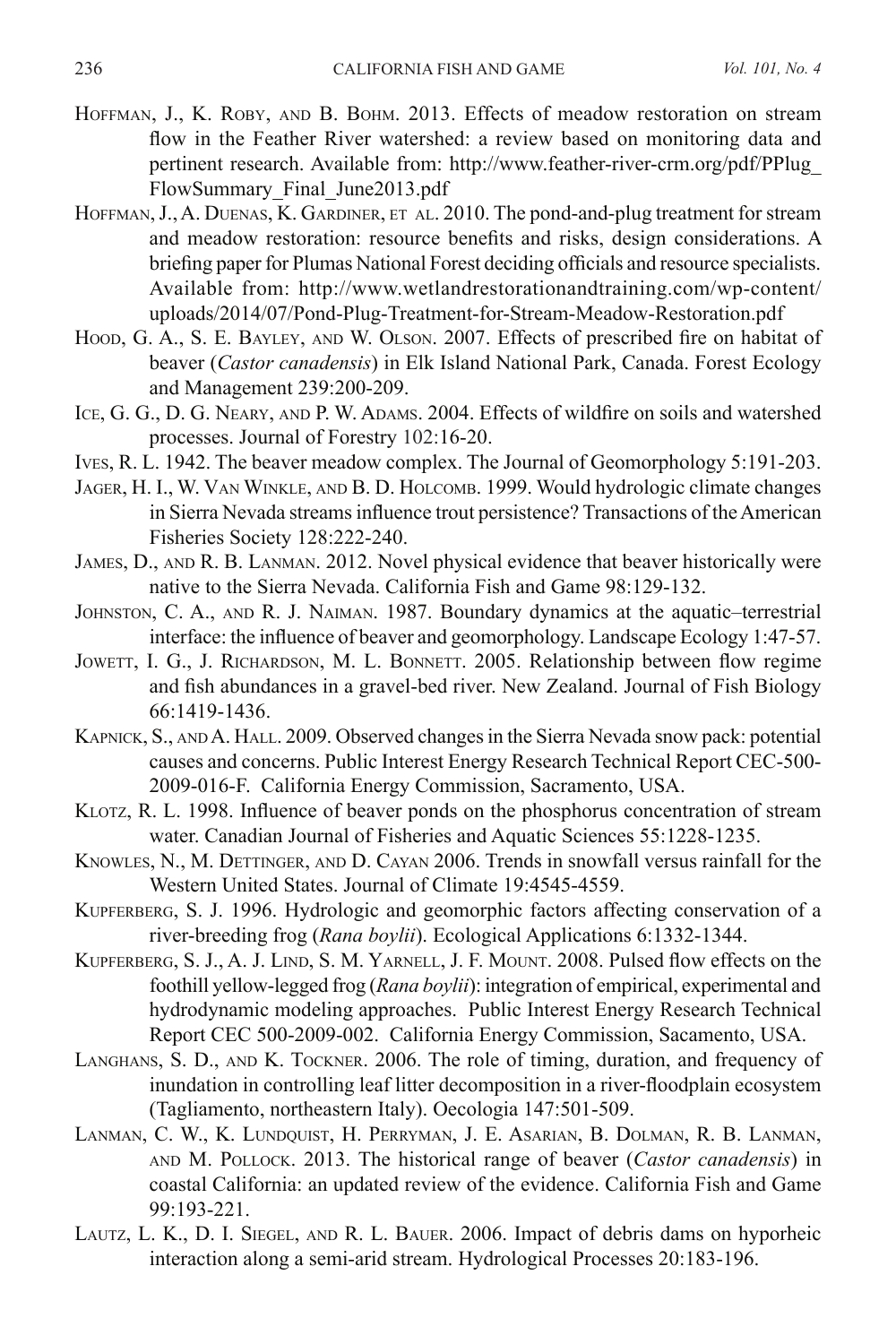- LIGON, F. K., W. E. DIETRICH, AND W. J. TRUSH. 1995. Downstream ecological effects of dams. BioScience 45:183-192.
- LIND, A. J., H. H. WELSH, AND R. A. WILSON. 1996. The effects of a dam on breeding habitat and egg survival of the foothill yellow-legged frog (*Rana boylii*) in northwestern California. Herpetological Review 27:62-67.
- LITTLE. A. M., G. R. GUNTENSPERGEN, AND T. H. F. ALLEN. 2012. Wetland vegetation dynamics in response to beaver (*Castor canadensis*) activity at multiple scales. Ecoscience 19:246-257.
- LOHEIDE. S. P., R. S. DEITCHMAN, D. J. COOPER, E. C. WOLF, C. T. HAMMERSMARK, AND J. D. Lundquist. 2009. A framework for understanding the hydroecology of impacted wet meadows in the Sierra Nevada and Cascade Ranges, California, USA. Hydrogeology 17:229-246.
- Lowry, M. 1993. Groundwater elevations and temperature adjacent to a beaver pond in central Oregon. M.S. Thesis, Oregon State University, Corvallis, USA.
- LOWRY, M. AND R. BESCHTA. 1994. Effects of a beaver pond on groundwater elevation and temperature in a recovering stream system. Pages 503-513 *in* R. Marston and V. R. Hasfurther, editors. Effects of human-induced changes on hydrologic systems. American Water Resources Association. Middleburg, Virgina, USA.
- LYTLE, D. A., AND N. L POFF. 2004. Adaptation to natural flow regimes. Trends in Ecology and Evolution 19:94-100.
- MARCHETTI, M. P., AND P. B. MOYLE. 2001. Effects of flow regime on fish assemblages in a regulated California stream. Ecological Applications 11:530-539.
- MARET, T. J., T. M. PARKER, AND T. E. FANIN. 1987. The effect of beaver ponds on nonpoint source water quality of a stream in southern Wyoming. Water Research 21:263.
- Maurer, E. P., I. T. Stewart, C. Bonfils, P. B. Duffy, and D. Cayan. 2007. Detection, attribution, and sensitivity of trends toward earlier streamflow in the Sierra Nevada. Journal of Geophysical Research: Atmospheres 112:12.
- McCullough, D. A. 1999. A review and synthesis of effects of alterations to the water temperature regime on freshwater life stages of salmonids, with special reference to Chinook salmon. EPA Report 910-R-99-010. U.S. Environmental Protection Agency, Seattle, Washington, USA.
- Meentemeyer, R., and D. R. Butler. 1999. Hydrogeomorphic effects of beaver dams in Glacier National Park, Montana. Physical Geography 20:436-446.
- MOIR, H. J., C. N. GIBBINS, C. SOULSBY, AND J. H. WEBB. 2006. Discharge and hydraulic interactions in contrasting channel morphologies and their influence on site utilization by spawning Atlantic salmon (*Salmo salar*). Canadian Journal of Fisheries and Aquatic Sciences 63:2567-2585.
- Moser, S., J. Ekstrom, and G. Franco. 2012. Our changing climate 2012. Vulnerability and adaptation to the increasing risks from climate change in California. California Climate Change Center. Available from: http://www.energy. ca.gov/2012publications/CEC-500-2012-007/CEC-500-2012-007.pdf
- MYRICK, C. A., AND J. J. CECH. 2001. Temperature effects on chinook salmon and steelhead: a review focusing on California's Central Valley populations. Bay-Delta Modeling Forum Technical Publication 01-1. Available from: http://www.cwemf.org/Pubs/ TempReview.pdf
- Naiman, R. J., G. Pinay, C. A. Johnston, and J. Pastor. 1994. Beaver influences on the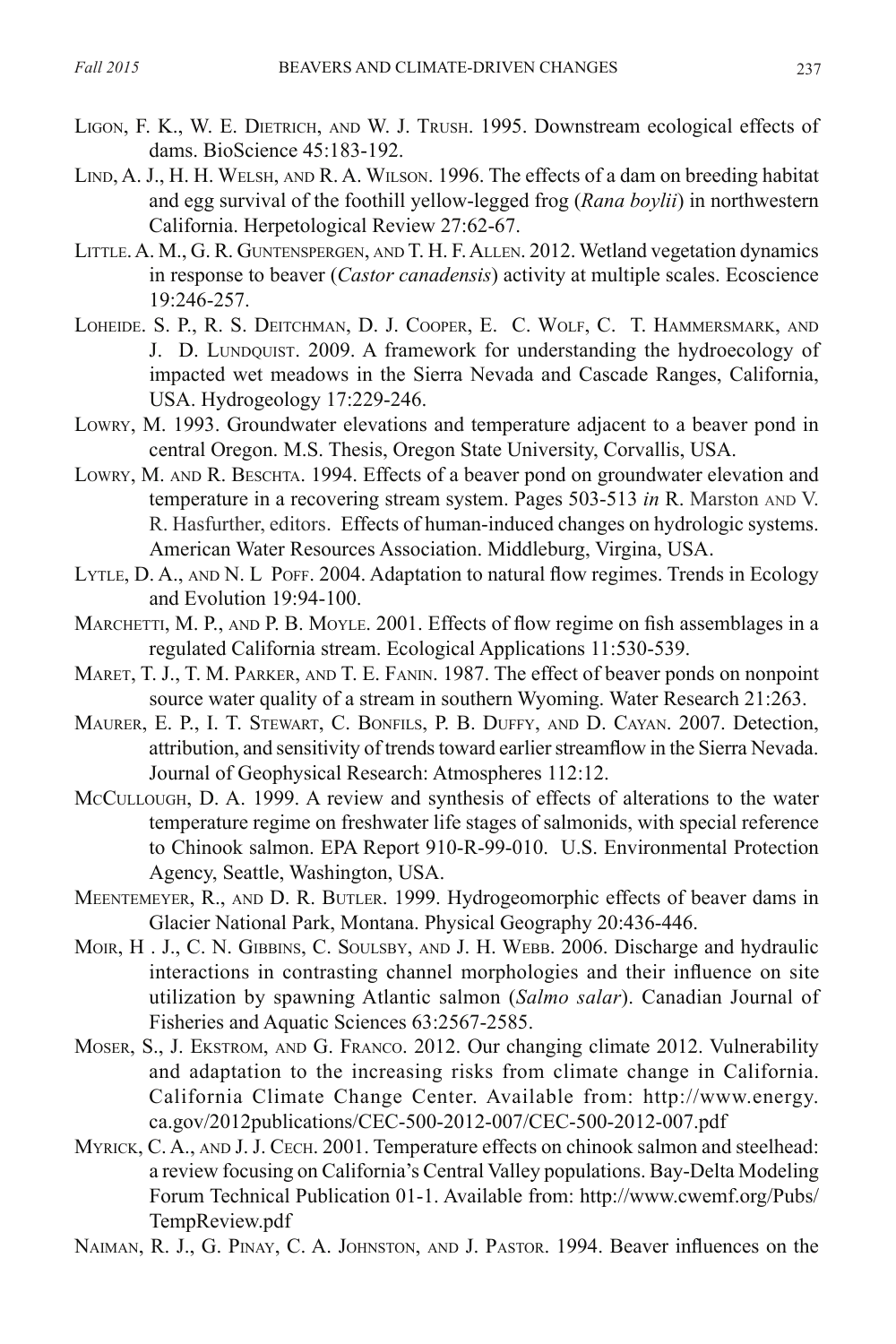long-term biogeochemical characteristics of boreal forest drainage networks. Ecology 75:905-921.

- Naiman, R. J., and J. M. Melillo. 1984. Nitrogen budget a subarctic stream altered by beaver. Oecologia 62:150.
- Naiman, R. J., J. M. Melillo, and J. E. Hobbie. 1986. Ecosystem alteration of boreal forest streams by beaver (*Castor canadensis*). Ecology 67:1254-1269.
- Nakano, S., H. Miyasaka, and N. Kuhara. 1999. Terrestrial-aquatic linkages: riparian arthropod inputs alter trophic cascades in a stream food web. Ecology 80:2435-2441.
- Neiman, P. J., F. M. Ralph, G. A. Wick, J .D. Lundquist, and M. D. Dettinger. 2007. Meteorological characteristics and overland precipitation impacts of atmospheric rivers affecting the west coast of North America based on eight years of SSM/I. Journal of Hydrometeorology 9:22-47.
- Norton, J. B., H. R. Olsen, L. J. Jungst, D. E. Legg, and W. R. Horwath. 2014. Soil carbon and nitrogen storage in alluvial wet meadows of the southern Sierra Nevada Mountains, USA. Journal of Soils and Sediments 14:34-43.
- Null, S. E., J. H. Viers, M. L. Deas, S. K. Tanaka, and J. E. Mount. 2013. Stream temperature sensitivity to climate warming in California's Sierra Nevada: impacts to coldwater habitat. Climatic Change 116:149-170.
- PAETZOLD, A., C. YOSHIMURA, AND K. TOCKNER. 2008. Riparian arthropod responses to flow regulation and river channelization. Journal of Applied Ecology 45:894-903.
- PARKER, G., C. M. TORO-ESCOBAR, M. RAMEY, AND S. BECK. 2003. Effect of floodwater extraction on mountain stream morphology. Journal of Hydraulic Engineering 129:885-895.
- Parker, M. 1986. Beaver, water quality, and riparian systems. Wyoming water and streamside zone conferences. Wyoming Research Center, University of Wyoming, Laramie, USA.
- Persico, L., and G. Meyer. 2009. Holocene beaver damming, fluvial geomorphology, and climate in Yellowstone National Park, Wyoming. Quaternary Research 71:340-353.
- PETERSON, T. C., R. R. HEIM, R. HIRSCH, ET AL. 2013. Monitoring and understanding changes in heat waves, cold waves, floods and droughts in the United States: state of knowledge. Bulletin of the American Meteorological Society 94:821-834.
- PIERCE, D. W., T. P. BARNETT, G. BALA, ET AL. 2008. Detection and attribution of streamflow timing changes to climate change in the western United States. Journal of Climate 22:3838-3855.
- PIERCE, D. W., T. DAS, D. R. CAYAN, ET AL. 2013. Probabilistic estimates of future changes in California temperature and precipitation using statistical and dynamical downscaling. Climate Dynamics 40:839-856.
- Pollock, M. M., J. M. Wheaton, N. Bouwes, C. Volk, N. Weber, and C. E. Jordan. 2012. Working with beaver to restore salmon habitat in the Bridge Creek intensively monitored watershed: design rationale and hypotheses. NOAA Technical Memo NMFS-NWFSC-120. Available from: http://www.nwfsc.noaa.gov/research/ divisions/fe/documents/NMFS-NWFSC-120.pdf
- POLLOCK, M. M., T. J. BEECHIE, AND C. E. JORDAN. 2007. Geomorphic changes upstream of beaver dams in Bridge Creek, an incised stream in the interior Columbia River basin. Earth Surface Processes and Landforms 32:1174-1185.
- Pollock, M. M., M. Heim, and D. Werner. 2003. Hydrologic and geomorphic effects of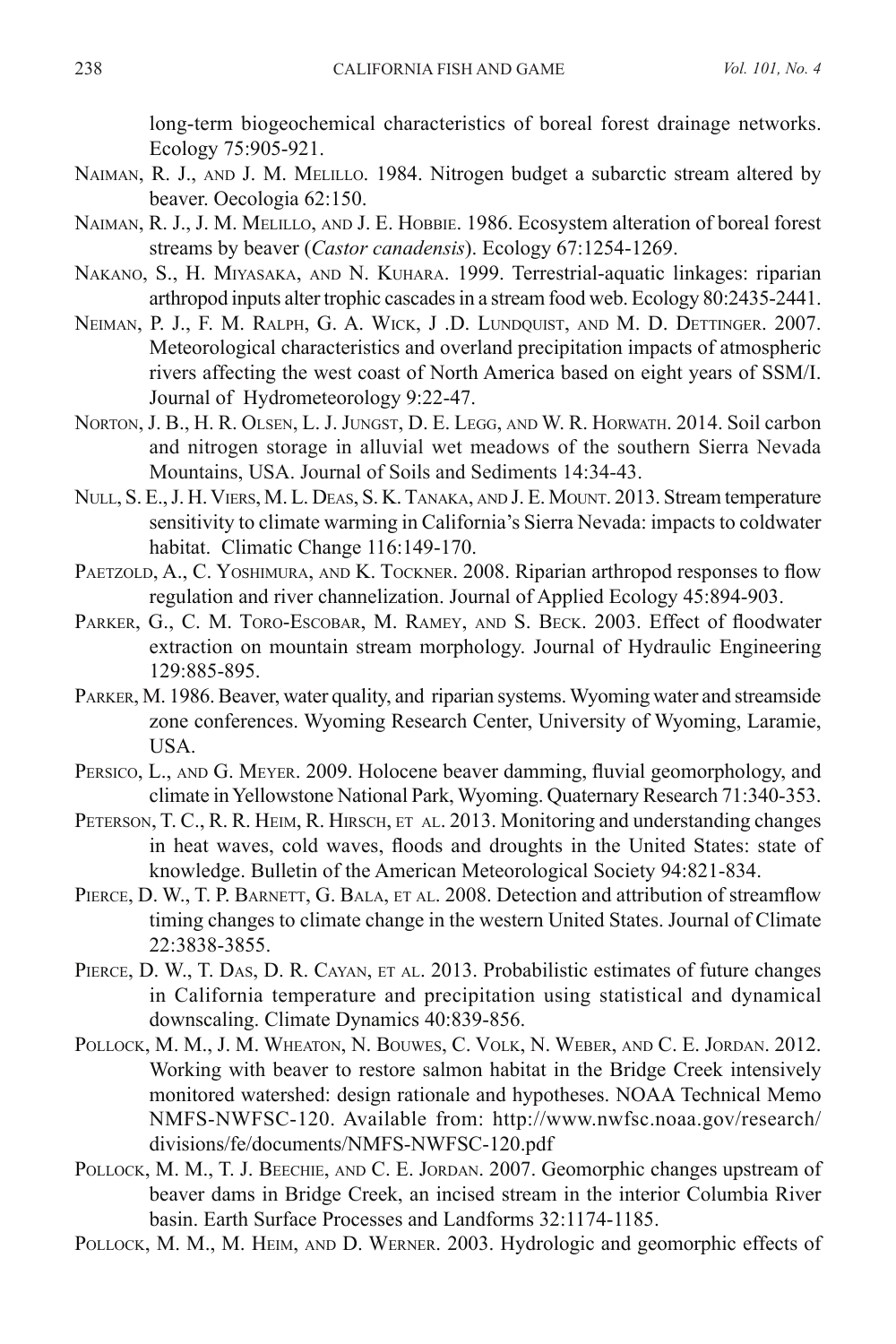beaver dams and their influence on fishes. American Fisheries Society Symposium 23:213-233.

- PONCE, V., AND D. LINDQUIST. 1990. Management of baseflow augmentation: a review. Water Resources Bulletin 26:259-268.
- Ralph, F. M., P. J. Neiman, G. A. Wick, S. I. Gutman, M. D. Dettinger, D. R. Cayan, and A. B. White. 2006. Flooding on California's Russian River: role of atmospheric rivers. Geophysical Research Letters 33, L13801. Available from: http://dx.doi. org/10.1029/2006GL026689
- Ripple, W. J. and E. J. Larsen. 2000. Historic aspen recruitment, elk, and wolves in northern Yellowstone National Park, USA. Biological Conservation 95:361-370.
- Rood, S. B., J. M. MAHONEY, D. E. REID, AND L. ZILM. 1995. Instream flows and the decline of riparian cottonwoods along the St. Mary River, Alberta. Canadian Journal of Botany 73:1250-1260.
- Ruedemann, R., and W. J. Schoonmaker. 1938. Beaver dams as geologic agents. Science 2:523-525.
- Scheffer, P. M. 1938. The beaver as an upstream engineer. Soil Conservation 3:178-181.
- SETON, E. T. 1953. Lives of game animals (beaver). Volume 4:442-50. Branford, Boston, Massachusetts, USA.
- Shafroth, P. B., J. C. Stromberg, and D. T. Patten. 2002. Riparian vegetation response to altered disturbance and stress regimes. Ecological Applications 12:107-123.
- Shafroth, P. B., G. T. Auble, J. C. Stromberg, and D. T. Patten. 1998. Establishment of woody riparian vegetation in relation to annual patterns of streamflow, Bill Williams River, Arizona. Wetlands 18:577-590.
- Shields, F. D., A. Simon, and L. J. Steffen. 2000. Reservoir effects on downstream river channel migration. Environmental Conservation 27:54-66.
- Smith, B. H. 1980. Not all beaver are bad; or, the ecosystem approach to stream habitat management. Rocky Mountain Regional Soil-Water-Air Workshop. Jackson, Wyoming, USA.
- Smith, D. 2007. Beaver, willow shrubs, and floods. Pages 603-671 *in* E. A. Johnson and K. Miyanishi, editors. Plant disturbance ecology: the process and response. Elsevier, Boston, Massachusetts, USA.
- Smith, L. H. 1938. Beaver and its possibilities in water regulation. University of Idaho Bulletin 33:85-88.
- Stabler, D. F. 1985. Increasing summer flow in small streams through management of riparian areas and adjacent vegetation — a synthesis. General Technical Report RM-120:206-210. USDA Forest Service, Fort Collins, Colorado, USA.
- Stewart, I. T., D. R. Cayan, and M. D. Dettinger. 2005. Changes towards earlier streamflow timing across western North America. Journal of Climate 18:1136-1155.
- Stewart, I. T., D. R. Cayan, and M. D. Dettinger. 2004. Changes in snowmelt runoff timing in western North America under a "business as usual" climate change scenario. Climate Change 62:217-232.
- Tague, C., S. Valentine, and M. Kotchen. 2008. Effect of geomorphic channel restoration on streamflow and groundwater in a snow melt dominated watershed. Water Resource Research 44:W10415.
- Tappe, D. T. 1942. The status of beavers in California. Game Bulletin 3:1-60.
- Trimble, T., and S. Albert. 2000. Beavers are partners in riparian restoration on the Zuni